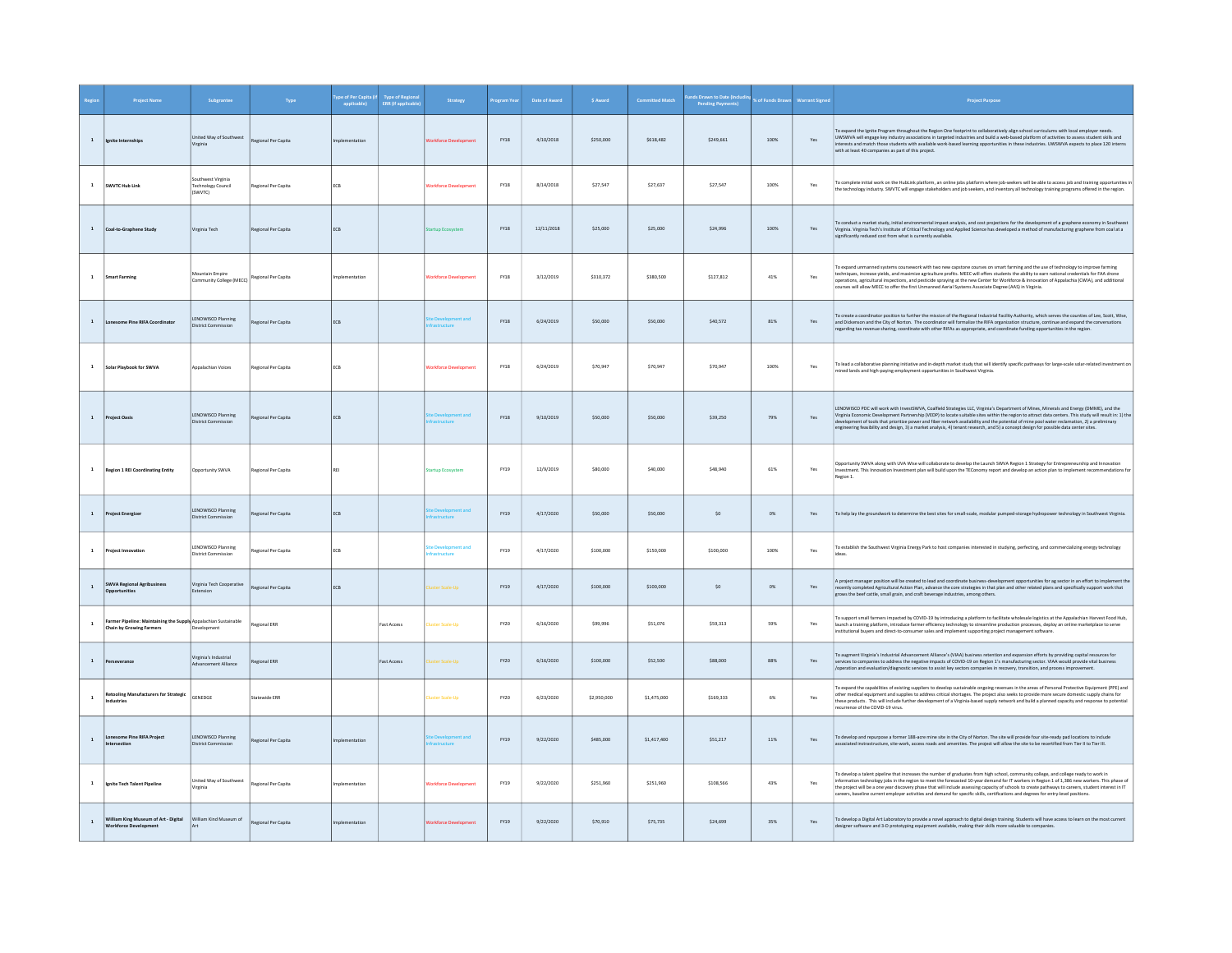|                         | <b>Wildwood Natural Gas Extension</b>                                             | Blue Ridge Crossroads EDA Regional Per Capita                                           |                      | ementation    |                    | astructur                    | FY20        | 12/7/2020  | \$527,600 | \$320,684   | \$464,044 | 88%   | Yes            | To provide natural gas to the 273 acre Wildwood Commerce Park in Carroll County that will allow BRCEDA to competitively market the property<br>for manufacturing and distribution centers.                                                                                                                                                                                                                                                                     |
|-------------------------|-----------------------------------------------------------------------------------|-----------------------------------------------------------------------------------------|----------------------|---------------|--------------------|------------------------------|-------------|------------|-----------|-------------|-----------|-------|----------------|----------------------------------------------------------------------------------------------------------------------------------------------------------------------------------------------------------------------------------------------------------------------------------------------------------------------------------------------------------------------------------------------------------------------------------------------------------------|
| $\mathbf{1}$            | <b>Energy Storage &amp; Electrification</b><br>Manufacturing Jobs                 | Appalachian Voices                                                                      | Regional Per Capital | plementation  |                    | ster Scale-Un                | FY20        | 3/16/2021  | \$486,366 | \$245,000   | \$8,840   | $2\%$ | Yes            | To create jobs in GO Virginia Region One in the energy storage and electrification manufacturing field while attracting investments and expand the<br>local tax base. The project will consist of a three-phased approach including targeted technical analysis, outreach and planning, and<br>plementation to assist four companies in the region, as well as attract new companies to the region.                                                            |
| $\mathbf 1$             | <b>Project Fuse</b>                                                               | Lonesome Pine RIFA                                                                      | Regional Per Capital | ECB           |                    | <b>Juster Scale-Up</b>       | FY20        | 4/21/2021  | \$70,000  | \$35,000    | $\sf{S0}$ | $0\%$ | $\mathsf{Yes}$ | To develop a business retention and recruitment tool for economic developers to promote telework employment strategies in the Lonesome Pine<br>RIFA territory.                                                                                                                                                                                                                                                                                                 |
| $\mathbf{1}$            | <b>Project Thoroughbred</b>                                                       | vestSWVA                                                                                | Regional Per Capita  | ECB           |                    | ster Scale-Uni               | $FY21$      | 4/21/2021  | \$100,000 | \$100,000   | SO        | $0\%$ | Yes            | To build farmer capacity, create market confidence in the region's ability to meet quality specifications, create product diversity, and take the first<br>step toward creating jobs for graduates of Mountain Empire Community College's grain management program currently under development.                                                                                                                                                                |
| $\mathbf{1}$            | <b>GROW(TH): The Business of Agriculture</b><br>in SWVA                           | Emory & Henry College                                                                   | Regional Per Capita  | ECB           |                    | artup Ecosystem              | $FY21$      | 4/21/2021  | \$52,950  | \$26,500    | \$0       | $0\%$ | Yes            | To complete a feasibility study for an Innovation Hub for Agriculture Initiatives to support on-going ag-related entrepreneurship education through<br>a set of distinct, custom programs that will drive workforce growth in the sector and create a culture of opportunity in an economic ecosystem<br>that fosters innovation in agriculture through a partnership between higher education and businesses, community organizations, and<br>nunicipalities. |
| $\mathbf{1}$            | SWVA Startup Program                                                              | UVA-Wise                                                                                | Regional Per Capita  | plementation  |                    | tun Fr                       | FY21        | 6/15/2021  | \$290,850 | \$145,425   | \$0       | 0%    | Yes            | To transform an additional 1% of the Southwest Virginia population into entrepreneurs by 2027, and ensure these entrepreneurs have access to a<br>robust ecosystem, including support for potential scale-up businesses.                                                                                                                                                                                                                                       |
| $\mathbf{1}$            | COVID-19 Business Continuity and                                                  | Appalachian Council for<br>wation                                                       | <b>Regional ERR</b>  |               | <b>Fast Access</b> | <b>Juster Scale-Up</b>       | <b>FY20</b> | 6/8/2021   | \$68,500  | \$34,500    | \$0       | $0\%$ | Yes            | To provide access to information and resources along with knowledge of Business Continuity/Resiliency and its importance in business survival<br>during times of crisis.                                                                                                                                                                                                                                                                                       |
| $\mathbf 1$             | <b>Project Veer</b>                                                               | vestSWVA                                                                                | Regional Per Capita  | ECB           |                    | ster Scale-Uni               | FY21        | 10/15/2021 | \$49,750  | \$24,875    | \$0       | $0\%$ | Yes            | To perform a market analysis relative to the opportunity for Region 1's manufacturers to participate in the onshore and offshore wind supply                                                                                                                                                                                                                                                                                                                   |
| $\mathbf{1}$            | Mobilizing the Supply Chain with<br>Critical Infrastructure                       | Appalachian Sustainable                                                                 | Regional Per Capita  | nolementation |                    | uster Scale-Up               | FY21        | 12/15/2021 | \$212,200 | \$106,624   | \$0       | 0%    | Yes            | To create critical infrastructure in the food supply chain to address some unmet needs in the region. This critical infrastructure includes several<br>lements such as outfitting building space at Appalachian Harvest Food Hub with the equipment and space necessary to process produce.                                                                                                                                                                    |
| $\mathbf{1}$            | Pathway Park Infrastructure                                                       | Smyth County EDA                                                                        | Regional Per Capita  | mentation     |                    |                              | FY22        | 12/15/2021 | \$600,000 | \$300,000   | SO        | 0%    | Yes            | To provide water and sewer line extensions to Pathway Park in Smyth County, site work for a proposed spec building, and the formation of a RIFA<br>between Smyth and Bland Counties (and possibly other localities) that will allow the RIFA to competitively market the property for manufacturing<br>and distribution centers.                                                                                                                               |
| $\overline{\mathbf{2}}$ | Capital Ecosystem Development Plan                                                | oanoke-Blacksburg<br>novation Network (RBIN)<br>dba Valleys Innovation<br>Council (VIC) | Regional Per Capita  | ECB           |                    | artup Ecosystem              | <b>FY18</b> | 2/13/2018  | \$77,207  | \$128,832   | \$77,201  | 100%  | Yes            | To conduct a two-year strategic planning process to assess weaknesses in the current capital landscape that inhibit entrepreneurship and the<br>mmercialization of regional research. VIC will use this information to establish a capital pathways plan to cultivate sources of startup capital for<br>high-growth companies, complete with proposals for new and expanding programming and capital resources for the region.                                 |
| $\overline{2}$          | <b>Region 2 Talent Collaborative</b>                                              | entral Virginia Workforce<br>Development Board<br>eviously Region 2000)                 | Regional Per Capita  | plementation  |                    | rkforce Deve                 | <b>FY18</b> | 2/13/2018  | \$300,000 | \$630,072   | \$151,875 | 51%   | Yes            | To address the skills and interest gaps in middle- and high-skill occupations in manufacturing, healthcare and information technology. Region 2000<br>will conduct a campaign to increase awareness and interest in these industries, and create an existing worker-training program to upskill<br>employees into higher-skilled vacant jobs.                                                                                                                  |
| $\overline{2}$          | Stopping the Brain Drain Study                                                    | Roanoke Regiona<br>Partnership                                                          | Regional Per Capita  | ECB           |                    | <b>Jorkforce Development</b> | <b>FY18</b> | 2/13/2018  | \$65,300  | \$65,800    | \$65,300  | 100%  | Yes            | o create a talent attraction and retention plan to reduce outmigration of recent graduates from the region's 25 colleges and universities. GO<br>Virginia funds will be used to identify the region's challenges through surveys, focus groups and interviews to produce an action plan for recruiting<br>ind retaining talent.                                                                                                                                |
| $\overline{2}$          | ood Haven Water & Sewe                                                            | Western Virginia Regiona<br>ndustrial Facility Authority<br>(WVRIFA)                    | Regional Per Capita  |               |                    |                              | <b>EY18</b> | 2/13/2018  | \$200,000 | \$760,000   | \$200,000 | 100%  | Yes            | To improve the site readiness and marketability of an industrial site near the intersection of Routes 81 and 581 that will accommodate a 52-acre<br>pad and a 20-acre pad. GO Virginia funding will be used to complete the necessary water and sewer utility extensions and connections to prepar<br>the site for develo                                                                                                                                      |
| $\overline{2}$          | CERE Industry Labs: Phase I                                                       | <b>Liberty University</b>                                                               | Regional Per Capita  | nolementation |                    | <b>Vorkforce Developmen</b>  | <b>FY18</b> | 4/10/2018  | \$300,000 | \$1,586,100 | \$271,342 | 90%   | Yes            | To design, construct, and equip the CERE Industry Labs at the former Center for Advanced Engineering & Research (CAER) facility in Bedford<br>County to offer regional companies and institutions of higher education the facilities necessary to promote research and development, as well as<br>to foster the attraction and retention of the scientific and engineering workforce.                                                                          |
| $\overline{2}$          | <b>RAME</b>                                                                       | nannke-Blackshure<br>Technology Council                                                 | Regional Per Capita  | nplementation |                    | artup Ecosysten              | <b>FY18</b> | 4/10/2018  | \$245,000 | \$245,000   | \$245,000 | 100%  | Yes            | To expand the reach of the Regional Acceleration and Mentorship Program (RAMP) in downtown Roanoke, which offers technology-based<br>startups access to classroom education, mentoring and assistance in identifying capital. GO Virginia funds will be used to expand into services for a<br>second cohort.                                                                                                                                                   |
| $\overline{2}$          | <b>Enhancing the Region through New</b><br><b>Technology for Unmanned Systems</b> | Dabney S. Lancaster<br>Community College                                                | Regional Per Capita  | mplementation |                    | <b>Jorkforce Development</b> | <b>FY18</b> | 4/10/2018  | \$76,000  | \$257,000   | \$76,000  | 100%  | Yes            | To implement a new drone technology training program to capitalize on the Alleghany Highlands Drone Zone Initiative surrounding the<br>development of an unmanned systems facility in the region. This new program will establish<br>learning opportunities for high school students and extending to two- or four-year degree attainment through partnerships with other higher-<br>education institutions.                                                   |
| $\overline{2}$          | CERE Industry Labs: AMPL Phase II                                                 | iberty University                                                                       | Regional Per Capita  | nplementation |                    |                              | FY19        | 12/11/2018 | \$274,980 | 000.0632    | \$274,980 | 100%  | Yes            | To develop the Additive Manufacturing Partnership Lab (AMPL) at the newly-established CERE facility in Bedford County. Liberty will utilize AMPL<br>to train students and manufacturing employees in the region on the newest technology-based processes, such as 3D printing and robotics, which<br>are diving manufacturing industry growth.                                                                                                                 |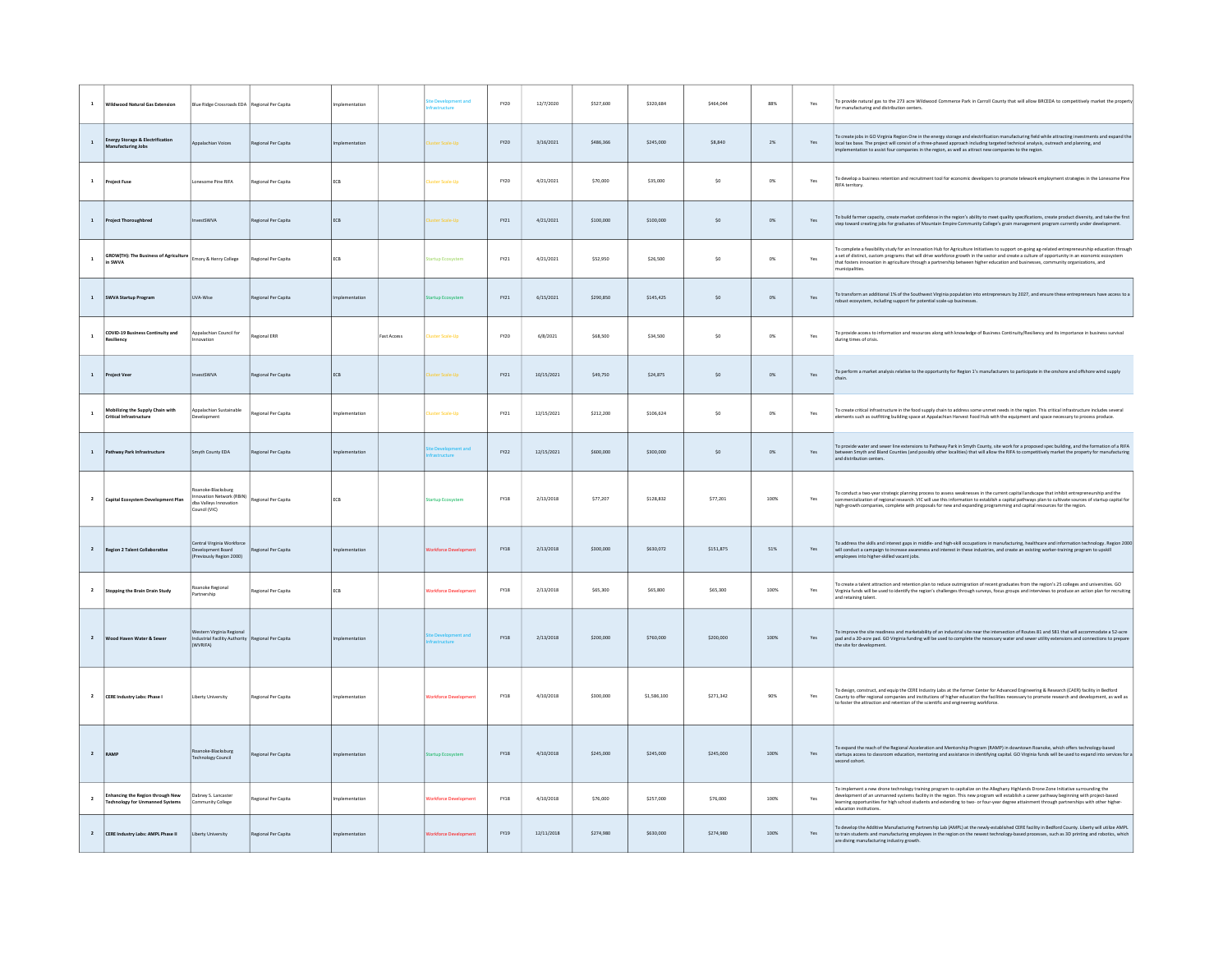| $\overline{2}$          | nite Internship Expansion                                                         | United Way of Southwest<br>/irginia                                             | Regional Per Capita | ECB           |                    | rkforce Dev          | FY19        | 3/12/2019 | \$99,406  | \$102,886 | \$99,406  | 100%        | Yes | To expand on what was previously awarded in Region 1 for \$250,000 to include the creation of a web-based platform to deliver activities that will<br>encourage post-secondary education and streamline workforce credentialing, provide work-based learning opportunities, and match new<br>graduates with local employers. UWSWVA will expand these efforts into Giles and Pulaski Counties and the City of Radford.                                                                                                                                                                                                                                                                          |
|-------------------------|-----------------------------------------------------------------------------------|---------------------------------------------------------------------------------|---------------------|---------------|--------------------|----------------------|-------------|-----------|-----------|-----------|-----------|-------------|-----|-------------------------------------------------------------------------------------------------------------------------------------------------------------------------------------------------------------------------------------------------------------------------------------------------------------------------------------------------------------------------------------------------------------------------------------------------------------------------------------------------------------------------------------------------------------------------------------------------------------------------------------------------------------------------------------------------|
| $\overline{2}$          | Increasing the Birth Rate of New High<br>Growth Companies (Phase 1)               | The Advancement<br>undation                                                     | Regional Per Capita | nolementation |                    | irtun Fra            | FY19        | 3/12/2019 | \$150,000 | \$315,000 | \$150,000 | 100%        | Yes | The Mill received a second year of seed funding for \$180,000 to continue to support the birth rate of new high growth companies. Innovation Mill<br>(The Mill) offers programs and services for startup entrepreneurs in the proof of concept stage and supports the birth rate of new high growth<br>companies in the region. The Advancement Foundation, a non-profit that strategically leverages community resources to increase bu<br>growth, the creation of high-quality jobs, community engagement, talent retention and economic growth within the region, powers the Mill.                                                                                                           |
| $\overline{2}$          | <b>Lynchburg Regional Business Alliance</b><br>Due Diligence Study                | <b>Lynchburg Regional</b><br><b>Business Alliance</b>                           | Regional Per Capita | ECB           |                    |                      | FY19        | 6/24/2019 | \$81,300  | \$81.301  | \$69,345  | 85%         | Yes | To advance a portfolio of six existing commercial/industrial sites along the site readiness scale and determine next steps for moving all sites to at<br>least Tier 3 according to the Virginia Business Ready Sites Program (VBRSP), with seven localities participating. GO Virginia funds will be used for<br>consultant services to complete the required due diligence phase necessary to advance these sites.                                                                                                                                                                                                                                                                             |
| $\overline{2}$          | <b>Regional Career and Technical</b><br><b>Education Study</b>                    | Western Virginia Workforce<br>ent Board                                         | Regional Per Capita | ECB           |                    | rkforce Dev          | FY19        | 6/24/2019 | \$45,000  | \$45,535  | \$42,698  | 95%         | Yes | To evaluate the region's current Career and Technical Education (CTE) initiatives and programs. The project will facilitate initial evaluation of the<br>current needs, demand, and capacity and make recommendations to better serve the region.                                                                                                                                                                                                                                                                                                                                                                                                                                               |
|                         | lockchain Ecosystem Catalyst                                                      | Virginia Tech                                                                   | Regional Per Capita | mplementation |                    | Vorkforce Developmen | <b>FY19</b> | 9/10/2019 | \$246,800 | \$250,000 | \$88,253  | 36%         | Yes | Virginia Tech will develop and implement the Blockchain Ecosystem Catalyst (BEC) program through four areas: 1) academic programming, 2)<br>professional development, 3) developing industry relationships, and 4) launching an online resource portal for blockchain startups and<br>professionals. The BEC program will support talent development by creating and supporting new curricula for regional higher education and mid-<br>Career professionals that bolster and widen existing IT pipelines around blockchain/distributed ledger systems. The program is also designed to encourage entrepreneurship and commercialization of blockchain-related technol                          |
| $\overline{2}$          | Developing a Destination for Talent                                               | irginia Tech                                                                    | Regional Per Capita | mentation     |                    | arkforce Develor     | FY19        | 9/10/2019 | \$300,000 | \$473,000 | \$251.224 | 84%         | Yes | Virginia Tech will be creating regional hubs to help connect local employers, students, Virginia Tech faculty, and economic development<br>professionals. This program will 1) create a pipeline of talent from Virginia Tech to employers in the region's identified priority clusters through an internship program, and 2) facilitate opportunities for Virginia Tech<br>projects.                                                                                                                                                                                                                                                                                                           |
| $\mathbf{2}$            | <b>CVTC Redevelopment Plan</b>                                                    | ynchburg Regional<br><b>Business Alliance</b>                                   | Regional Per Capita | ECB           |                    |                      | FY20        | 12/9/2019 | \$100,000 | \$250,000 | \$76,502  | $77\%$      | Yes | To create a redevelopment master plan for the former 350-acre Central Virginia Training Center (CVTC) site, located in Amherst County. The<br>master plan efforts will include data collection and analysis, public engagement, workshops, infrastructure analysis, and market assessment to submit to the Amherst Board of Supervisors to be considered for inclusion in th<br>district.                                                                                                                                                                                                                                                                                                       |
| $\overline{2}$          | <b>Region 2 Entrepreneurship Initiative</b>                                       | Valleys Innovation Council Regional Per Capita                                  |                     |               |                    | artun Frosystem      | FY20        | 12/9/2019 | \$299.995 | \$150,004 | \$191.830 | 64%         | Yes | Will coordinate and collaborate with stakeholders throughout Region 2 to develop the Region 2 Innovation and Entrepreneurial Investment Plan.<br>Virginia Innovation Council (VIC) will map the regional ecosystem assets and develop strategies to attract entrepreneurship resources.                                                                                                                                                                                                                                                                                                                                                                                                         |
| $\overline{\mathbf{2}}$ | <b>Classrooms to Careers</b>                                                      | Montgomery County Public<br>Schools                                             | Regional Per Capita | mplementation |                    | Vorkforce Developmen | FY20        | 4/17/2020 | \$180,000 | \$231,700 | \$0       | $_{\rm OX}$ | Yes | Classrooms to Careers will connect teachers and students to local Information Technology (IT) businesses, raising students' awareness of IT career<br>opportunities in the New River Valley (NRV) and preparing them for the further education and training needed to pursue those opportunities<br>uccessfully.                                                                                                                                                                                                                                                                                                                                                                                |
| $\overline{2}$          | Increasing the Birth Rate of New High<br><b>Srowth Companies (Phase 2)</b>        | The Advancement<br>oundation                                                    | Regional Per Capita | entation      |                    | irtun Frasystem      | FY20        | 4/17/2020 | \$180,000 | \$180,000 | \$180,000 | 100%        | Yes | The Mill is requesting our second year of seed funding in the amount of \$180,000 to continue to support the birth rate of new high growth<br>companies. Innovation Mill (The Mill) offers programs and services for startup entrepreneurs in the proof of concept stage and supports the birth<br>rate of new high growth companies in our region. The Mill is powered by The Advancement Foundation, a non-profit that strategically leverages<br>community resources to increase business growth, resulting in quality jobs, community engagement, talent retention and economic growth within<br>our region.                                                                                |
| $\mathbf{2}$            | Rapid High-Throughput COVID-19<br><b>Testing</b>                                  | Virginia Tech Office of Vice<br>President for Health<br>Sciences and Technology | Regional ERR        |               | <b>Fast Access</b> | Vorkforce Developmen | FY20        | 4/21/2020 | \$100,000 | \$50,000  | \$100,000 | 100%        | Yes | To support an initial 90-day start-up phase for 2 testing sites located in Blacksburg and Roanoke to help large numbers of people receive timely<br>COVID-19 test results. A task force from Virginia Tech has been assembled to work on various aspects of the project. To date, the team has<br>developed and finalized validation for COVID-19 testing and stood up two Fralin laboratory facilities. GO Virginia funds will be used to support the<br>salaries of the newly hired Medical Laboratory Specialists (MLS), Medical Laboratory Technicians (MLT), and student interns at both sites to help<br>scale-up the operation and purchase testing supplies needed for sample analysis. |
| $\overline{2}$          | Pivot and RAMP Up                                                                 | Blacksburg Roanoke<br><b>Technology Council</b>                                 | Regional ERR        |               | <b>Fast Access</b> | rtup Eo              | FY20        | S/6/2020  | \$97,200  | \$49,000  | \$96,933  | 100%        | Yes | To help the region sustain the momentum of accelerating growth businesses that generate high-wage jobs, extend the benefits of the Program to<br>more companies throughout the region by offering education, mentoring and business assistance programming virtually and by providing<br>continuing services to accelerator graduates.                                                                                                                                                                                                                                                                                                                                                          |
| $\overline{\mathbf{2}}$ | <b>New River Valley Business Continuity</b><br>Team (phase 1)                     | New River Valley Regional<br>Commission                                         | Regional ERR        |               | <b>Fast Access</b> | orkforce Developmen  | FY20        | 5/22/2020 | \$100,000 | \$50,000  | \$100,000 | 100%        | Yes | To provide local employers 24/7 technical assistance to offer certification of best practices to safely reopen during the COVID-19 pandemic.                                                                                                                                                                                                                                                                                                                                                                                                                                                                                                                                                    |
| $\overline{2}$          | anoke Regional Recovery                                                           | Roanoke Regiona<br>Partnership                                                  | Regional Per Capita | ECB           |                    | rkforce Developn     | FY20        | 5/22/2020 | \$100,000 | \$50,000  | \$52,533  | 53%         | Yes | To rapidly engage regional companies in the targeted sectors to assist them with immediate and long-term recovery and build future resilience in<br>response to COVID-19.                                                                                                                                                                                                                                                                                                                                                                                                                                                                                                                       |
| $\overline{2}$          | <b>Workforce Training for Coronavirus</b><br><b>Testing in Southwest Virginia</b> | irginia Tech Office of Vice<br>President for Health<br>iciences and Technology  | Regional ERR        |               | Regional ERR       | Vorkforce Developmen | FY20        | 6/23/2020 | \$500,000 | \$250,000 | \$0       | $O\%$       | Yes | To increase capacity at the two newly stood up Fralin laboratories in Blacksburg and Roanoke to allow for COVID-19 testing over a one-year period<br>and develop an internship pipeline for full time positions.                                                                                                                                                                                                                                                                                                                                                                                                                                                                                |
| $\overline{2}$          | <b>PHRE Mobile App</b>                                                            | Virginia Tech, Institute fo.<br>Critical Technology and<br>Applied Science      | Regional ERR        |               | <b>Fast Access</b> | ter Scale-Up         | FY20        | 7/30/2020 | \$63,500  | \$42,610  | \$62,148  | 98%         | Yes | To develop a Public Health Readiness (PHRE) mobile application designed to help smaller organizations quickly assess and optimize their readiness<br>to operate with minimal risk to workers, customers/patrons, and surrounding communities                                                                                                                                                                                                                                                                                                                                                                                                                                                    |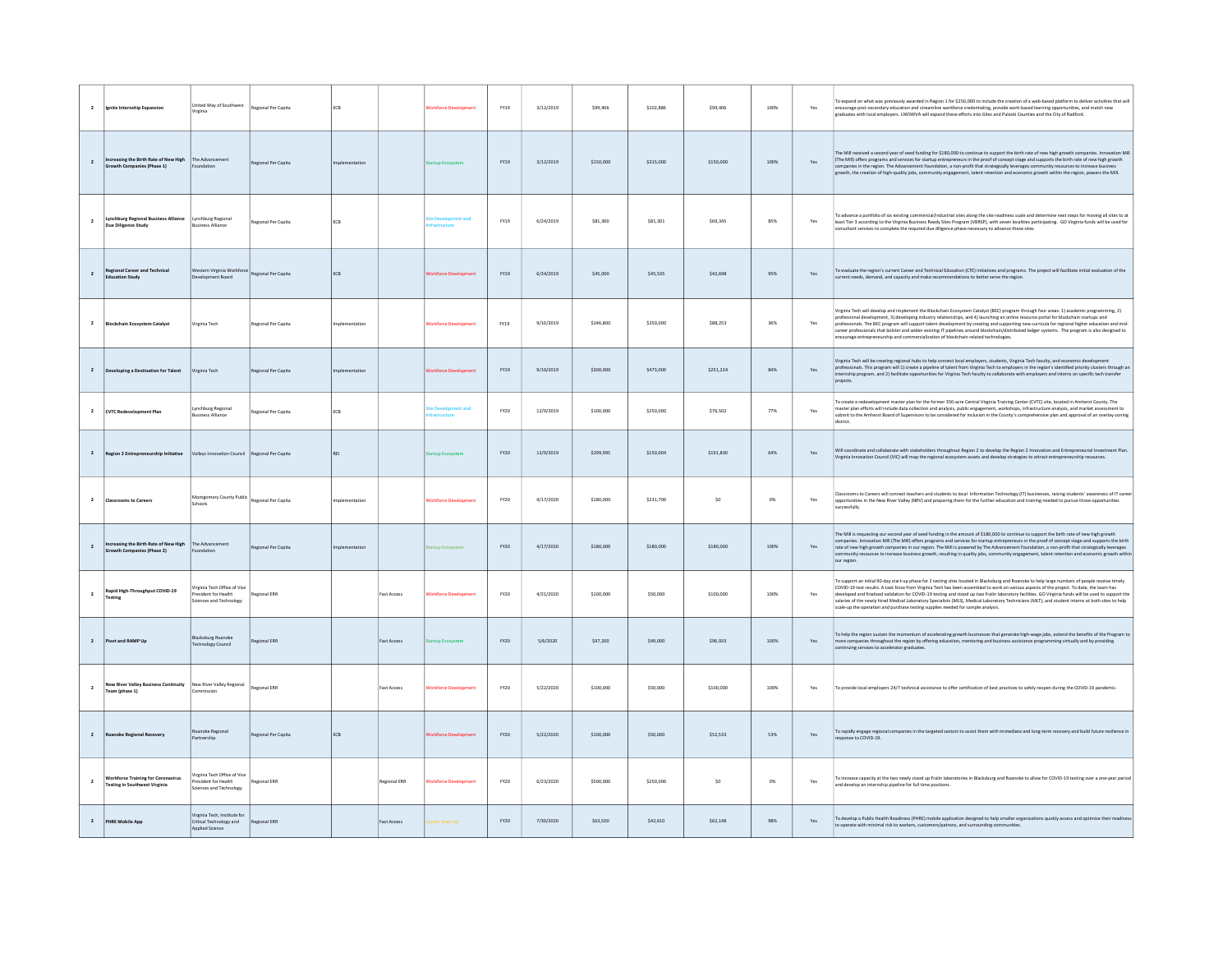| $\overline{2}$          | <b>Imherst LYH Site Readiness</b>                                                             | mchburg Regional<br><b>Business Alliance</b>                                                         | Regional Per Capita        | nlementation  |                     |                      | FY20 | 9/22/2020  | \$366,572   | \$183,286   | \$105,971   | 29%         | Yes | To advanced two sites; one in the Amherst County and one in the Town of Amherst along the Virginia Business Readiness Scale. Due diligence and<br>grading will advance 151 acres to a Tier IV and 76 acres to a Tier V.                                                                                                                                                                                                                                                                                                                                                                                                                                                                                                                      |
|-------------------------|-----------------------------------------------------------------------------------------------|------------------------------------------------------------------------------------------------------|----------------------------|---------------|---------------------|----------------------|------|------------|-------------|-------------|-------------|-------------|-----|----------------------------------------------------------------------------------------------------------------------------------------------------------------------------------------------------------------------------------------------------------------------------------------------------------------------------------------------------------------------------------------------------------------------------------------------------------------------------------------------------------------------------------------------------------------------------------------------------------------------------------------------------------------------------------------------------------------------------------------------|
| $\overline{2}$          | <b>Experiential Learning in Tech</b><br>mployment (ELITE) Internship Progra                   | Roanoke-Blacksburg<br><b>Technology Council</b>                                                      | Regional Per Capita        | ·mentation    |                     |                      | FY20 | 9/22/2020  | \$290,000   | \$145,000   | \$23,196    | 8%          | Yes | To provide internship opportunities to for students earning a software developer degree at a regional 4-year university and connect them with<br>small-based technology companies that do not have the expertise or capacity to manage an internship program.                                                                                                                                                                                                                                                                                                                                                                                                                                                                                |
| $\overline{2}$          | New River Valley Business Continuity New River Valley Regional<br>Team (Phase 2)              |                                                                                                      | Regional ERR               |               | <b>Regional ERR</b> |                      | FY20 | 9/22/2020  | \$250,000   | \$125,000   | \$122,976   | 49%         | Yes | To provide employers impacted by COVID-19 with 24/7 technical assistance from the Business Continuity Team (BCT) related to public relations<br>and messaging, facility cleaning, and certification of best practices and coordination of on-site testing. This is a follow up request from the<br>\$100,000 Go Virginia Economic Resilience and Recovery (ERR) Fast-Access funds NRVRC was recently awarded to conduct a 6-month startup-<br>phase. The BCT services will be marketed by the program manager to existing employers the Chamber of Commerce, Onward NRV, and other<br>regional partners, working with the BCT Public Health Director, who will coordinate with impacted businesses and the New River Health District.        |
| $\overline{2}$          | Central Virginia Community College CTE Central Virginia Com<br>Academy                        | College                                                                                              | nunity Regional Per Capita |               |                     |                      | FY20 | 12/7/2020  | \$266,000   | \$134,000   | \$10.143    | 4%          | Yes | CVCC has identified 26 existing programs that will enhance and align under the Academy framework, and will develop 4 additional credential<br>and/or certificate programs. The CTE Academy programming includes heavy concentrati<br>manufacturing, healthcare, information technology, and the automated segment of the food and beverage sector. The skills-based training will<br>enable students to pursue well defined career pathways to obtain higher paying jobs that are achievable with the stackable credentials and<br>certifications. Each of the pathways include a dual enrollment option based on existing programs offered to each of the 5 regional public high<br>school divisions, which includes 10 total high schools. |
| $\overline{2}$          | Region 2 Flexible Laboratory Space                                                            | Virginia Tech Foundation                                                                             | Regional Per Capita        | ECB           |                     | luster Scale-Up      | FY21 | 2/23/2021  | \$99,360    | \$55,000    | \$0         | $_{\rm OX}$ | Yes | Virginia Tech Corporate Research Center. Inc (VTCRC) will assess the demand and projected growth of lab space, creating a working plan to serve<br>the entire region, and create an initial conceptual design to drive investor and market interest. This effort will design, develop, and operate lab<br>space under VTF's leadership through the VTCRC infrastructure to support commercial entities as well as young startups in both Roanoke and the<br>New River Valley. VTCRC routinely receives requests for prospects seeking lab space but they currently have a backlog of 9 companies seeking lab<br>space in various forms. This will also help address keeping the locally grown talent within the region.                      |
| $\overline{z}$          | Helping Local Employers Prepare the<br><b>Existing and Future Workforce for</b><br>dustry 4.0 | /irginia Tech Grado<br>Department of Industrial<br>and Systems Engineering<br>(ISE) Learning Factory | Regional Per Capita        | ECB           |                     |                      | FY21 | 5/4/2021   | \$45,360    | \$30,000    | \$0         | $0\%$       | Yes | To address the need for specifically trained talent in Industry 4.0 skills in both the current and future Region 2 workforce and increase<br>competitiveness for Region 2's manufacturers.                                                                                                                                                                                                                                                                                                                                                                                                                                                                                                                                                   |
| $\overline{\mathbf{2}}$ | Lynchburg Beacon of Hope                                                                      | Lynchburg Beacon of Hope Regional Per Capita                                                         |                            | ECB           |                     | Vorkforce Developmen | FY22 | 5/4/2021   | \$97,740    | \$131,250   | \$0         | $0\%$       | Yes | To scale the Future Centers model to Amherst County High School and at least another high school located in Region 2000 and the Central Virginia<br>Community College (CVCC) capture area, and develop a playbook. The Future Centers model looks to increase the number of experiential<br>opportunities offered to high school students and increase the number of students who participate in those opportunities by increasing the<br>percentage of students pursuing on-the-job training, certificates and degrees in those in-demand fields.                                                                                                                                                                                           |
| $\overline{2}$          | <b>Building a Regional Health Sciences</b><br>Talent Pipeline                                 | reedom First Foundation                                                                              | Regional Per Capita        | ECB           |                     | orkforce Develop     | FY21 | 5/4/2021   | \$100,000   | \$106,355   | \$0         | $0\%$       | Yes | To advance the life and health sciences talent pipeline by establishing a new initiative to better: 1) meet the acute and growing need of regional<br>employers for qualified workers, including technicians and others; 2) support the region's emerging Health and Life Sciences (H&LS) ecosystem<br>and; 3) make the region stronger as a magnet for attracting established companies in the H&LS sector seeking to expand and relocate.                                                                                                                                                                                                                                                                                                  |
| $\overline{2}$          | <b>Dearing Ford Industrial Park</b>                                                           | ynchburg Regional<br><b>Business Alliance</b>                                                        | Regional Per Capita        |               |                     |                      | FY21 | 6/15/2021  | \$506,000   | \$253,000   | \$0         | $0\%$       | Yes | To extend 7,000 feeet of natural gas to serve 50 acres at the Dearing Ford Industrial Park to help improve the site's marketability. Previous work<br>funded by GO Virginia had advanced 21.8 acres of the Parks's phase 1 from a Tier 3 to a Tier 5 along Virginia Business Ready Sites Program<br>(VBSRP). This will also open up another 28.1 acres, as part of the Park's phase 2 effort and the newly acquired 89.9 acre adiacent site.                                                                                                                                                                                                                                                                                                 |
| $\overline{2}$          | Project Eagle+                                                                                | Virginia Tech Foundation                                                                             | Regional Per Capita        | plementation  |                     |                      | FY21 | 12/15/2021 | \$599,437   | \$503,687   | \$0         | $0\%$       | Yes | To bring marquee programming into a dedicated lab facility designed to be flexible and fulfill the needs of smaller emerging startups and existing<br>regional biotech companies                                                                                                                                                                                                                                                                                                                                                                                                                                                                                                                                                             |
| $\overline{\mathbf{3}}$ | GO-TEC (phase 1)                                                                              | Danville Community<br>College (DCC)                                                                  | Regional Per Capita        | mplementation |                     | Vorkforce Developmen | FY18 | 2/13/2018  | \$648,000   | \$674,437   | \$617,173   | 95%         | Yes | To build the regional Great Opportunities in Technology and Engineering Careers (Go-TEC) program for careers in IT and advanced manufacturing.<br>Go-TEC is a partnership between six higher-education centers and the K-12 school systems in their service areas, beginning with Danville and<br>Pittsylvania schools as the pilot sites. Go-TEC will build give students hands-on exposure to in-demand career pathways starting in middle school.<br>Areas of focus are precision machining, welding, information technology and cybersecurity, robotics, automation, and mechatronics, and<br>advanced materials.                                                                                                                        |
| $\overline{\mathbf{3}}$ | SOVA Innovation Hub Planning Grant                                                            | Mid-Atlantic Broadband                                                                               | Regional Per Capital       | ECB           |                     |                      | FY18 | 10/9/2018  | \$80,000    | \$80,000    | \$79,920    | 100%        | Yes | To explore the concept of a modern multi-use facility with technology outreach programs in the region, to be known as the Southern Virginia<br>Innovation Hub. MBC will establish site plans, as well as an implementation plan with projected outcomes and metrics for benchmarking success,<br>while validating these plans with partners, stakeholders, businesses, educators and students. The region hopes to secure Microsoft's continued<br>investment through the TechSpark program by demonstrating the potential for this facility to become a signature project for the program.                                                                                                                                                  |
| $\overline{\mathbf{3}}$ | GO-TEC (phase 2)                                                                              | <b>Danville Community</b><br>College                                                                 | Statewide Competitive      |               |                     | Indefacce Develop    | FY18 | 3/12/2019  | \$4,896,528 | \$4,915,962 | \$3,262,175 | 67%         | Yes | To expand GO-TEC phase 1 to be used for personnel, instructor training, program outreach, equipment and build-out of 4 middle-school career<br>connection labs, and program materials focusing in the areas of precision machining, welding, IT/cybersecurity,<br>robotics/mechatronics/automation, and advanced materials. This scaled down version of \$1,320,787 will be required to be validated before the<br>remaining \$3,575,741 will be released to expand to another 10 middle-school career connection labs.                                                                                                                                                                                                                      |
|                         | <b>Entrepreneurship Innovation &amp;</b><br>estment Strategy                                  | Mid-Atlantic Broadband                                                                               | Regional Per Capita        |               |                     |                      | FY19 | 9/10/2019  | \$100,000   | \$50,000    | \$77,662    | 78%         | Yes | Mid-Atlantic Broadband Communities Corporation (MBC) and Longwood Small Business Development Center (SBDC) will collaborate to develop a<br>comprehensive strategy and framework for a robust entrepreneurial ecosystem for the region. These two partners will identify and map traded-sector businesses and entrepreneurial recourses awailable within the region to sup                                                                                                                                                                                                                                                                                                                                                                   |
| $\overline{\mathbf{3}}$ | IAI R Common Platform                                                                         | stitute of Advanced<br>earning and Research                                                          | Regional Per Capita        | <b>FCB</b>    |                     | orkforce Develor     | FY19 | 4/15/2020  | \$90,140    | \$121,960   | \$88,915    | 99%         | Yes | To increase students' participation in work-based learning experiences and maximize participation from employers in listing work-based learning<br>experiences such as job shadowing, internships, and apprenticeships and support development of career pathways in strategic sectors                                                                                                                                                                                                                                                                                                                                                                                                                                                       |
| $\overline{\mathbf{3}}$ | <b>Operation Last-Mile: Critical Drone</b><br><b>Delivery Testing</b>                         | Virginia Growth Alliance                                                                             | Regional ERR               |               | <b>Fast Access</b>  |                      | FY20 | 4/15/2020  | \$75,000    | \$75,218    | \$75,000    | 100%        | Yes | To help with a short-term pilot project to test the efficacy of unmanned system delivery in a small urban environment in order to: 1) develop the<br>ability for unmanned system delivery of items (medical equipment/supplies) related to COVID-19 pandemic to locations that could be cut off due<br>to quarantine, and 2) to demonstrate that the particular site can be utilized by unmanned systems companies on a more routine basis to help<br>attract companies to the site.                                                                                                                                                                                                                                                         |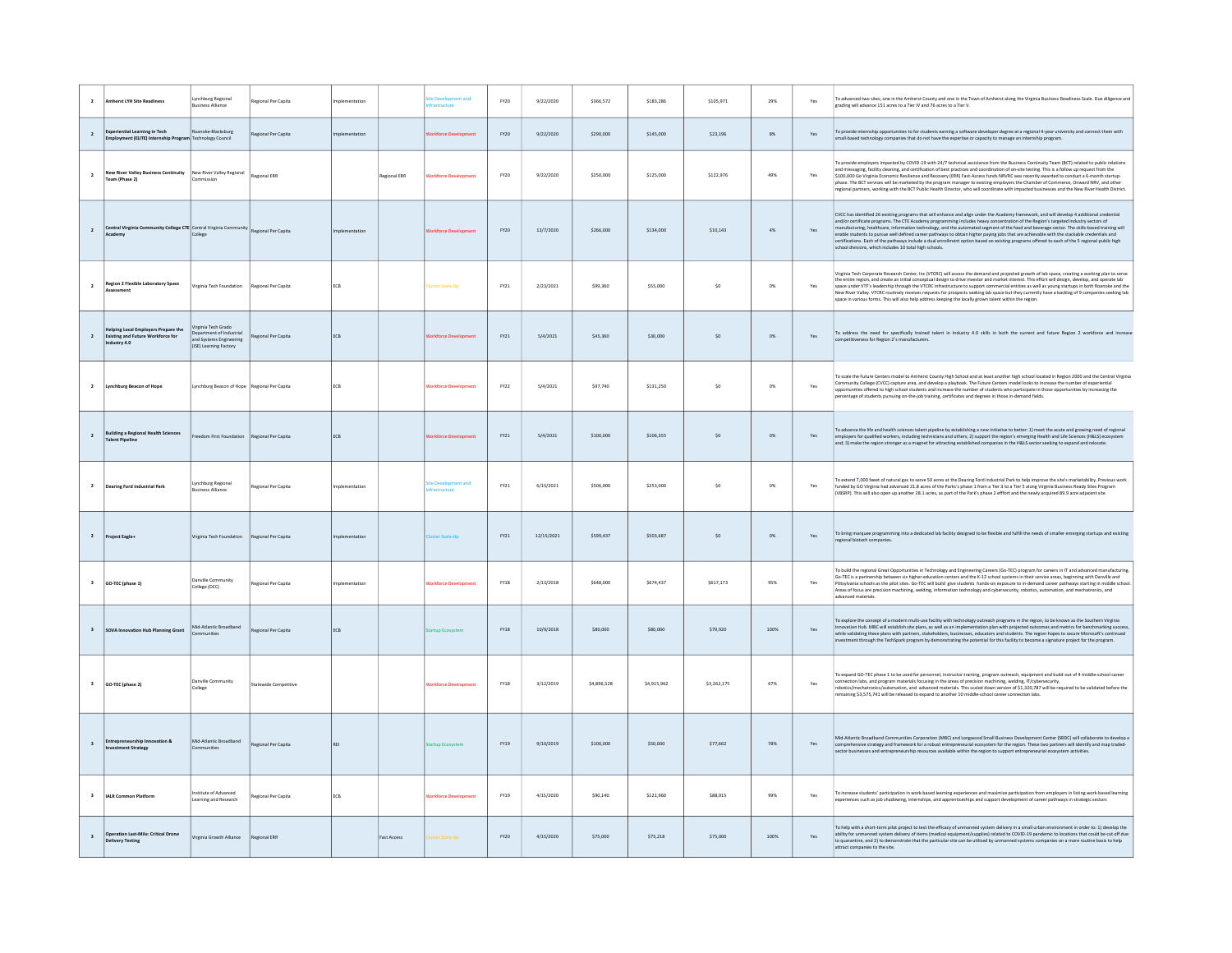| $\mathbf 3$             | <b>Bridge to Recovery</b>                                                                           | Southern Virginia Regional<br>Alliance and Virginia<br>Growth Alliance | Regional ERR          |               | Regional ERR | luster Scale-Up              | FY20        | 6/23/2020  | \$925,000   | \$478,250   | \$64,930    | 7%           | Yes | To provide immediate and impactful support to businesses through the multiple recovery periods of the COVID-19 pandemic, bridge supply chain<br>reeds of companies with service providers and ultimately, jumpstart the region's economic rebound.                                                                                                                                                                                                                                                                                                                             |
|-------------------------|-----------------------------------------------------------------------------------------------------|------------------------------------------------------------------------|-----------------------|---------------|--------------|------------------------------|-------------|------------|-------------|-------------|-------------|--------------|-----|--------------------------------------------------------------------------------------------------------------------------------------------------------------------------------------------------------------------------------------------------------------------------------------------------------------------------------------------------------------------------------------------------------------------------------------------------------------------------------------------------------------------------------------------------------------------------------|
| $\overline{\mathbf{3}}$ | Broadband Middle Mile Expansion for Mid-Atlantic Broadband<br>Franomic Growth                       | Communities                                                            | Regional Per Capita   | ECB           |              |                              | FY19        | 7/15/2020  | \$100,000   | \$904,000   | $\sf{S0}$   | $0\%$        | Yes | To drive collaborative, cross-regional economic development through the the eventual development of 206 miles of Broadband. This portion of<br>the project will include engineering and design of the fiber infrastructure.                                                                                                                                                                                                                                                                                                                                                    |
| $\overline{\mathbf{3}}$ | SIH LOCED FILBS                                                                                     | SOVA Innovation Hub<br>Corporation                                     | Regional Per Capita   | nolementation |              | tartun Frosystem             | FY19        | 3/16/2021  | \$449,000   | \$280,000   | \$34,821    | $8\%$        | Yes | To launch a two-year process of implementation of programs that align with the Region 3 Entrepreneurship and Innovation Investment Strategy<br>and prioritizes three of the Ell strategies: Entrepreneurship training; Youth Entrepreneurship; and Capital Access.                                                                                                                                                                                                                                                                                                             |
| $\mathbf 3$             | ExperienceWorks                                                                                     | hensylva to etutitze<br>earning and Research                           | Regional Per Capita   | nplementation |              | rkforce Developme            | FY20        | 9/23/2021  | \$515,628   | \$523,358   | $\sf{S0}$   | $0\%$        | Yes | To lead the ExperienceWorks initiative, a systems apporach that leverages GO Virginia Region 3 investments to connect students and young adults<br>to high-skill high-wage employment opportunities through a myriad of work-based learning opportunities.                                                                                                                                                                                                                                                                                                                     |
| $\overline{\mathbf{3}}$ | rengthening Southern Virginia's<br>Economy by Expanding the Inventory of<br>vel Ready Sites         | stitute of Advanced<br>Learning and Research                           | Regional Per Capital  | mplementation |              |                              | FY21        | 9/23/2021  | \$1,534,900 | \$767,450   | $\sf{S0}$   | $_{\rm 0\%}$ | Yes | To increase the number of shovel-ready sites in order to attract companies to invest capital and create iobs in the region.                                                                                                                                                                                                                                                                                                                                                                                                                                                    |
| $\overline{\mathbf{3}}$ | Strategy and Roadmap for Growing the<br><b>Controlled Environmental Agriculture</b><br>(CEA) Sector | Institute of Advanced<br>earning and Research                          | Regional Per Capita   | <b>FCB</b>    |              | ister Scale-Uni              | FY21        | 11/19/2021 | \$77,803    | \$38,543    | SO          | 0%           | Yes | To develop a strategy and roadmap for supporting industry growth and workforce development for Controlled Environmental Agriculture (CEA) in<br>Region 3. The strategy and roadmap will include an analysis of this emerging and dynamic agribusiness sector, including industry and economic<br>growth potential, identifying and validating needed facilities and infrastructure, workforce development issues and opportunities, and applied<br>research assets.                                                                                                            |
| $\overline{\mathbf{3}}$ | Project SEED - Innovation Hub at<br>lidtown Square                                                  | ongwood University Real<br><b>Estate Foundation</b>                    | Regional Per Capita   | mplementation |              | artup Ecosystem              | FY22        | 12/15/2021 | \$674,304   | \$3,087,154 | $\sf{S0}$   | $0\%$        | Yes | To connect the community to local and regional resources for business and social entrepreneurship development by establishing an Innovation<br>Hub in Downtown Farmville.                                                                                                                                                                                                                                                                                                                                                                                                      |
|                         | VGA Refresh/Restart: A Strategy for<br>Regional Economic Development<br>Southern Virginia           | Virginia's Growth Alliance<br>(VGA)                                    | Regional Per Capita   | ECB           |              | orkforce Developmer          | FY22        | 3/4/2022   | \$100,000   | \$51,000    | $\sf{S0}$   | $0\%$        | No. | To build and strengthen the capacity of the regional economic development organization in the eastern subregion of GO Virginia Region 3.                                                                                                                                                                                                                                                                                                                                                                                                                                       |
| $\overline{\mathbf{3}}$ | <b>MBC Middle Mile Fiber Expansion</b><br>roject                                                    | Mid-Atlantic Broadband<br>ommunities                                   | Statewide Competitive | nolementation |              | e Development and            | FY22        | 3/10/2022  | \$5,000,000 | \$6,000,000 |             | $0\%$        | No  | To extend middle mile open-access fiber optic infrastructure to critical business and industrial parks in Regions 3 and 4 that will increase the<br>marketability, reduce the future infrastructure extension costs, and provide a robust and diverse fiber connection that will enable private sector<br>telecom carriers to reach these economic development sites.                                                                                                                                                                                                          |
| $\ddot{a}$              | CCAM Pilot Program                                                                                  | ealth Center fo<br>Advanced Manufacturing<br>(CCAM)                    | Regional Per Capita   | nplementation |              | orkforce Deve                | <b>FY18</b> | 2/13/2018  | \$430,000   | \$626,023   | \$423,998   | 99%          | Yes | To address the growing need for middle- and high-skilled advanced manufacturing workers through the implementation of two pilot training<br>programs which will be housed at the to-be-constructed CCAM Apprenticeship Academy. The pilot programs include a Mechatronics Workforce<br>Training Program and a Transitioning Military Program for Industrial Maintenance Mechanics.                                                                                                                                                                                             |
| $\overline{a}$          | Lighthouse U                                                                                        | <b>/irginia Biotechnology</b><br>Research Park dba<br>Lighthouse Labs  | Regional Per Capita   | mplementation |              | <b>Startup Ecosystem</b>     | FY18        | 8/14/2018  | \$1,000,000 | \$1,298,563 | \$918,409   | 92%          | Yes | To expand the recently piloted Virginia Start-Up Spring Break and Pre-Accelerator programs through VCU. Lighthouse Labs will pilot the Lighthouse<br>U program, which will feature a series of events and training opportunities to prepare students to launch their own businesses after graduation. As<br>part of the collaboration, Lighthouse Labs will introduce a new summer cohort program for recent graduates of Virginia universities that<br>participated in Lighthouse U.                                                                                          |
| $\sim$                  | MaMaC Mega-Site Competitive                                                                         | MAMaC Regional Industrial<br>Facility Authority (RIFA)                 | Statewide Competitive |               |              |                              | <b>FY18</b> | 8/14/2018  | \$2,217,500 | \$3,262,175 | \$2,217,500 | 100%         | Yes | o advance the 1,600-acre certified mega-site to a Tier 4, by completing the engineering plans to upgrade the Greensville County Water and Sewe<br>Authority's Water Treatment Plant, constructing the gravity fed sewer system to the site and constructing the wetlands mitigation bank that will<br>be necessary to accommodate future development on the site.                                                                                                                                                                                                              |
| $\ddot{\phantom{a}}$    | Virginia's Gateway Region Site<br>eadiness                                                          | Virginia's Growth Region<br>$(\overline{\text{VGR}})$                  | Regional Per Capita   | ECB           |              | Development and              | FY19        | 3/12/2019  | \$100,000   | \$119,757   | \$96,098    | 96%          | Yes | To evaluate a portfolio of 89 sites and work with an engineering firm to characterize each site according to the Virginia Business Ready Site<br>Program (VBSP) and to develop a plan for advancing site to Tier 4 characterization with cost estimates.                                                                                                                                                                                                                                                                                                                       |
|                         | <b>Activation Capital</b>                                                                           | <b>Activation Capital</b>                                              | Regional Per Capita   | nolementation |              | artup Ecosysten              | FY19        | 6/24/2019  | \$100,000   | \$100,000   | \$81,848    | 82%          | Yes | To implement two efforts designed to advance the entrepreneurial ecosystem in Region 4. One effort will create, administer, and maintain a<br>learning platform for a resource guide to help serve the entrepreneurial ecosystem. The other effort will create a Small Business Innovation<br>lesearch (SBIR) assistance program to assist with grant writing and administration for potential applicants.                                                                                                                                                                     |
| $\ddot{\phantom{a}}$    | CCAM Business Plan                                                                                  | ommonwealth Center fo<br>Advanced Manufacturing<br>(CCAM)              | Regional Per Capita   | ECB           |              | <b>Vorkforce Development</b> | <b>FY19</b> | 6/24/2019  | \$50,000    | \$50,500    | \$50,000    | 100%         | Yes | To develop a ready-to-implement plan for the Advanced Manufacturing Academy (AMA) with John Tyler Community College (Tyler). The plan will<br>1) increase high school to community college dual enrollment programs, 2) replicate Region 3's GO-TEC initiatives, 3) work to deliver more<br>opportunities with CCAM's university members, and 4) outline the financial and human resources assets required to support delivery of advanced<br>manufacturing educational services.                                                                                              |
| $\overline{a}$          | CampusRVA                                                                                           | Southeastern Institute of<br>Research (SIR) and<br>ChamberRVA          | Regional Per Capita   | ECB           |              | orkforce Development         | <b>FY18</b> | 8/14/2018  | \$100,000   | \$105,000   | \$48,933    | 49%          | Yes | To develop the CampusRVA initiative, which will serve as a marketplace, both online and off-line, for internships and job openings to facilitate the<br>matching of employers with potential employees. Based on the successful CampusPhilly model, CampusRVA will promote the capital region as an<br>attractive place to live, work and play, supporting the region's goal of retaining Virginia's recent college graduates.                                                                                                                                                 |
| $\ddot{a}$              | CampusRVA Phase 2                                                                                   | ChamberRVA                                                             | Regional Per Capita   | mplementation |              | <b>Norkforce Development</b> | <b>FY19</b> | 12/9/2019  | \$500,000   | \$500,000   | \$213,867   | 43%          | Yes | A follow-on implementation grant request to a previously funded GO Virginia project. This project is designed to help area employers fill high-<br>paying jobs with talent developed locally by 1) promoting the Richmond region as a good place for young professionals, 2) providing resources to<br>move and assimilate to the region, and 3) developing a job-matching platform. The program will be operated by Chamber RVA who runs a number<br>of related programs including YRichmond, an internship onboarding program and HYPE (Helping Young Professionals Engage). |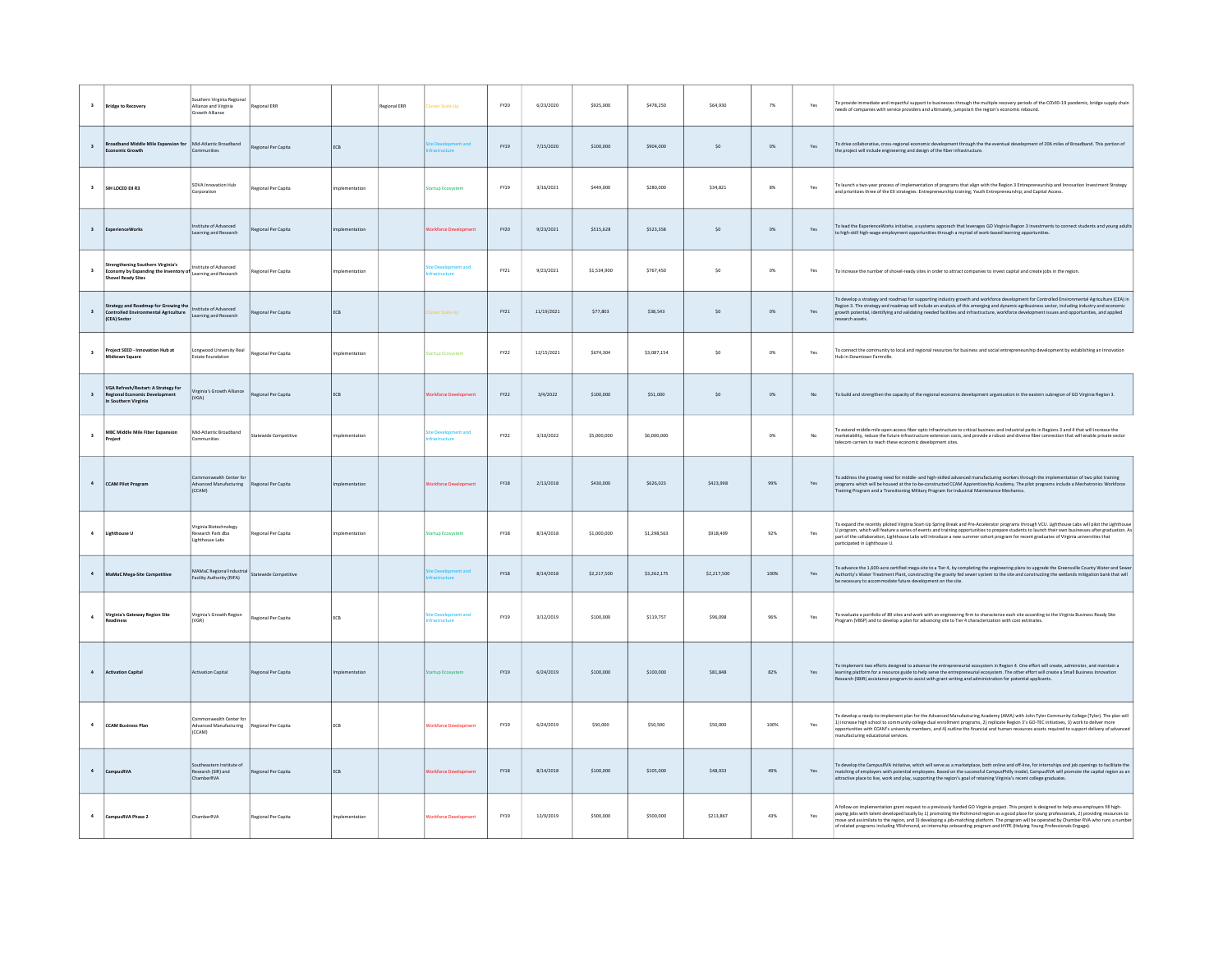| $\Delta$             | <b>Richard Bland College Aeronautics</b><br>rogram                                         | Richard Bland College of<br>William & Mary                                                     | Regional Per Capita         | ECB           |                    |                             | FY19 | 12/9/2019  | \$50,000    | 550,000     | \$50,000  | 100%    | Yes            | To create a business plan to develop key partnerships and establish an Applied Associates Degree in Aeronautics with a stackable credential in<br>small Unmanned Aerial Systems (UAS). The certificate program will give students the necessary training and experience to sit for their Remote<br>Pilot License and be equipped to fill high demand jobs in the region in logistics and IT clusters.                                                                                                                                                                                                                                                                                                                                                                                              |
|----------------------|--------------------------------------------------------------------------------------------|------------------------------------------------------------------------------------------------|-----------------------------|---------------|--------------------|-----------------------------|------|------------|-------------|-------------|-----------|---------|----------------|----------------------------------------------------------------------------------------------------------------------------------------------------------------------------------------------------------------------------------------------------------------------------------------------------------------------------------------------------------------------------------------------------------------------------------------------------------------------------------------------------------------------------------------------------------------------------------------------------------------------------------------------------------------------------------------------------------------------------------------------------------------------------------------------------|
| $\ddot{a}$           | <b>Rowanty Technical Center Logistics</b><br>rogram                                        | wanty Technical Center                                                                         | Regional Per Capita         |               |                    |                             | FY19 | 4/17/2020  | \$110.213   | \$110.213   | S0        | 0%      | Yes            | rious meetings have been held with interested parties to discuss the possibility of adding a logistics program to RTC, focusing on the attain<br>of the Certified Logistics Assistant (CLA) and Certified Logistics Technician (CLT) certification. Investing in a Global Logistics Program at RTC will<br>result in long term and sustainable capacity to build a skilled workforce to meet the needs of the growing Logistics sector in the region, as well as<br>other industries for which supply chain management is mission-critical.                                                                                                                                                                                                                                                        |
| $\ddot{a}$           | Developing Region 4's Tech Talent<br>ineline                                               | Virginia Com<br>wealth<br>University                                                           | Regional Per Capita         | ECB           |                    | orkforce Developmer         | FY20 | 4/17/2020  | \$100,000   | \$100,000   | \$58,693  | 59%     | Yes            | To increase the capacity and output of the tech talent pipeline throughout the region. Alongside numerous partners throughout the Greater<br>Richmond area and the Virginia Gateway Region, VCU's College of Engineering will create a comprehensive plan to better align the region's<br>existing tech talent educational programs and help expand Region 4's tech talent pipeline to address needs now and in the future. Activities will<br>include: 1) cataloging and mapping the Region's existing digital economy workforce activities, 2) identifying specific opportunities to improve<br>alignment and close gaps, 3) developing proposals for expanded partnerships be<br>colleges and universities and 4) creating strategies to facilitate innovation across the Tech Talent Pipeline. |
| $\ddot{a}$           | <b>VCU Pharmaceutical and Chemical</b><br>Ingineering Commercialization                    | irginia Com<br>Jniversity College of<br>Ingineering                                            | Regional Per Capita         | <b>FCB</b>    |                    | ster Scale-Uni              | FY20 | 4/17/2020  | \$100,000   | \$100,000   | \$72,537  | 73%     | Yes            | To develop a pharmaceutical engineering cluster that will drive commercialization, new business, and job growth. VCU College of Engineering<br>proposes to develop a comprehensive strategic plan to support the commercialization of a new pharmaceutical manufacturing technology and<br>develop a pharmaceutical engineering cluster in Region 4. The strategic plan will include a market analysis, workforce needs assessment,<br>communications strategy, and recommendations for commercialization applications.                                                                                                                                                                                                                                                                            |
| $\ddot{a}$           | d+Supply=Success: Virtua<br>Connections for Businesses and<br>Jobseekers                   | Reynolds Community<br>College Educational<br>Foundation                                        | Regional ERR                |               | Fast Access        |                             | FY20 | 5/28/2020  | \$80,600    | \$150,000   | \$80,600  | 100%    | Yes            | To get those who are unemployed due to COVID-19 back to work and improve the connection between job seekers and businesses who have open                                                                                                                                                                                                                                                                                                                                                                                                                                                                                                                                                                                                                                                           |
| $\ddot{a}$           | ForwardRVA                                                                                 | ChamberRVA                                                                                     | Regional ERR                |               | <b>Fast Access</b> | <b>Juster Scale-Up</b>      | FY20 | 5/28/2020  | \$100,000   | \$240,000   | \$100,000 | $100\%$ | $\mathsf{Yes}$ | To support small businesses with reopening and recovery phases of COVID-19 with an emphasis on employee safety and building consumer                                                                                                                                                                                                                                                                                                                                                                                                                                                                                                                                                                                                                                                               |
| $\,$ 4 $\,$          | Idea Factory                                                                               | StartupVA                                                                                      | Regional ERR                |               | Fast Access        | rtup Ecosystem              | FY20 | 6/4/2020   | \$50,000    | \$25,000    | \$50,000  | $100\%$ | Yes            | To create new businesses and jobs through the support of aspiring entrepreneurs, including those who are currently out of work due to COVID-19.                                                                                                                                                                                                                                                                                                                                                                                                                                                                                                                                                                                                                                                    |
| $\ddot{\phantom{a}}$ | Virginia Virtual Workforce                                                                 | Old Dominion University<br>Virginia Modeling, Analysis<br>and Simulation Center<br>(ODU-VMASC) | <b>Statewide Competitiv</b> |               |                    | rkforce Dev                 | FY21 | 9/22/2020  | \$1,500,000 | \$1,500,000 | \$61,296  | $4\%$   | Yes            | To identify "common pain points" for Virginia manufacturers, to implement solution-based training programs into college and dual enrollment<br>degrees using Augmented Reality/Virtual Reality and simulation to target 5,000 students, and engage manufacturers in using their content<br>instruction and Virginia Virtual Workforce to design and develop state-of the art training. This project builds on the previously funded COVA MAP<br>project (\$1,532,500 awarded Oct 2019) which focused on maritime and shipbuilding and used the interactive training framework developed by<br>ODU (FAST).                                                                                                                                                                                          |
| $\ddot{a}$           | Capital Region SBDC Launch                                                                 | /irginia Community Capital Regional ERR                                                        |                             |               | <b>Fast Access</b> | ter Scale-Un                | FY20 | 9/28/2020  | \$30,500    | \$102,551   | \$30,500  | 100%    | Yes            | To fill a gap in the Greater Richmond region's entrepreneurial ecosystem and provide key resources to small businesses to help grow and sustain<br>their operations during the COVID-19 crisis. to establish the Greater Richmond Small Business Development Center (GRVA SBDC) to serve the<br>Greater Richmond area.                                                                                                                                                                                                                                                                                                                                                                                                                                                                             |
| $\ddot{a}$           | <b>Engineering Interns + Manufacturers=</b><br>Success Squared (S2)                        | Virginia State University<br>(VSU)                                                             | Regional ERR                |               | <b>Fast Access</b> | orkforce Developmer         | FY20 | 10/29/2020 | \$39,200    | \$19,600    | \$28,428  | 73%     | No             | To support manufacturers as a response to economic downturn due to COVID-19 and create internships to develop engineering and<br>manufacturing talent pipeline.                                                                                                                                                                                                                                                                                                                                                                                                                                                                                                                                                                                                                                    |
| $\ddot{a}$           | Virginia Bio-Connect                                                                       | Virginia Biotech Association Statewide Competitive                                             |                             |               |                    | ster Scale-Up               | FY21 | 12/7/2020  | \$1,599,653 | \$1,599,653 | \$30,000  | $2\%$   | Yes            | VA Bio-Connect will support the formation of four new BioHubs and connect all regional BioHubs across the state to share best practices, elevate<br>workforce development, share resources, and provide mentorship.                                                                                                                                                                                                                                                                                                                                                                                                                                                                                                                                                                                |
| $\,$ 4 $\,$          | FAME                                                                                       | CCAM                                                                                           | Regional Per Capita         | nplementation |                    | <b>Jorkforce Developmen</b> | FY20 | 3/16/2021  | \$613,000   | \$309,046   | \$115,231 | 19%     | Yes            | to establish a Federation for Advanced Manufacturing Education (FAME) Virginia chapter and launch a FAME Advanced Manufacturing Technician<br>(AMT) program, which includes earning an associate degree, hand-on work experience with an employer, and a reinforcement of skills needed for<br>a manufacturing career.                                                                                                                                                                                                                                                                                                                                                                                                                                                                             |
| $\ddot{a}$           | Virginia Restaurant and Hotel<br>Workforce COVID Recovery and<br><b>Upskilling Program</b> | VRLTA                                                                                          | Regional ERR                |               | Regional ERR       | rkforce Devi                | FY20 | 3/16/2021  | \$132,500   | \$80,000    | \$40,027  | 30%     | Yes            | To support and upskill un/underemployed workers with free COVID-related and skills training to help businesses succeed by ensuring employees<br>are well trained and able to address COVID-related issues, while allowing the sectors to rebound more quickly and to further develop an industry-<br>specific job board to match out-of-work employees to employers.                                                                                                                                                                                                                                                                                                                                                                                                                               |
| $\ddot{a}$           | <b>VGR Sites</b>                                                                           | Virginia's Gateway Region                                                                      | Regional Per Capita         | nlementation  |                    | e Development and           | FY20 | 6/15/2021  | \$1,634,407 | \$988,417   | S0        | $O\%$   | Yes            | To elevate 15 sites totaling 1,652 acres in Region 4 to Tier 4 on the VEDP Site Characterization scale by completing all due diligence work<br>associated with the sites.                                                                                                                                                                                                                                                                                                                                                                                                                                                                                                                                                                                                                          |
| $\overline{a}$       | Sussex County Water Study                                                                  | Virginia's Gateway Region   Regional Per Capita                                                |                             | ECB           |                    |                             | FY21 | 4/15/2021  | \$96,000    | \$49,000    | \$36,475  | 38%     | Yes            | To support the marketability of the Sussex County mega site and overcome the barrier of lacking water capacity to serve the mega site.                                                                                                                                                                                                                                                                                                                                                                                                                                                                                                                                                                                                                                                             |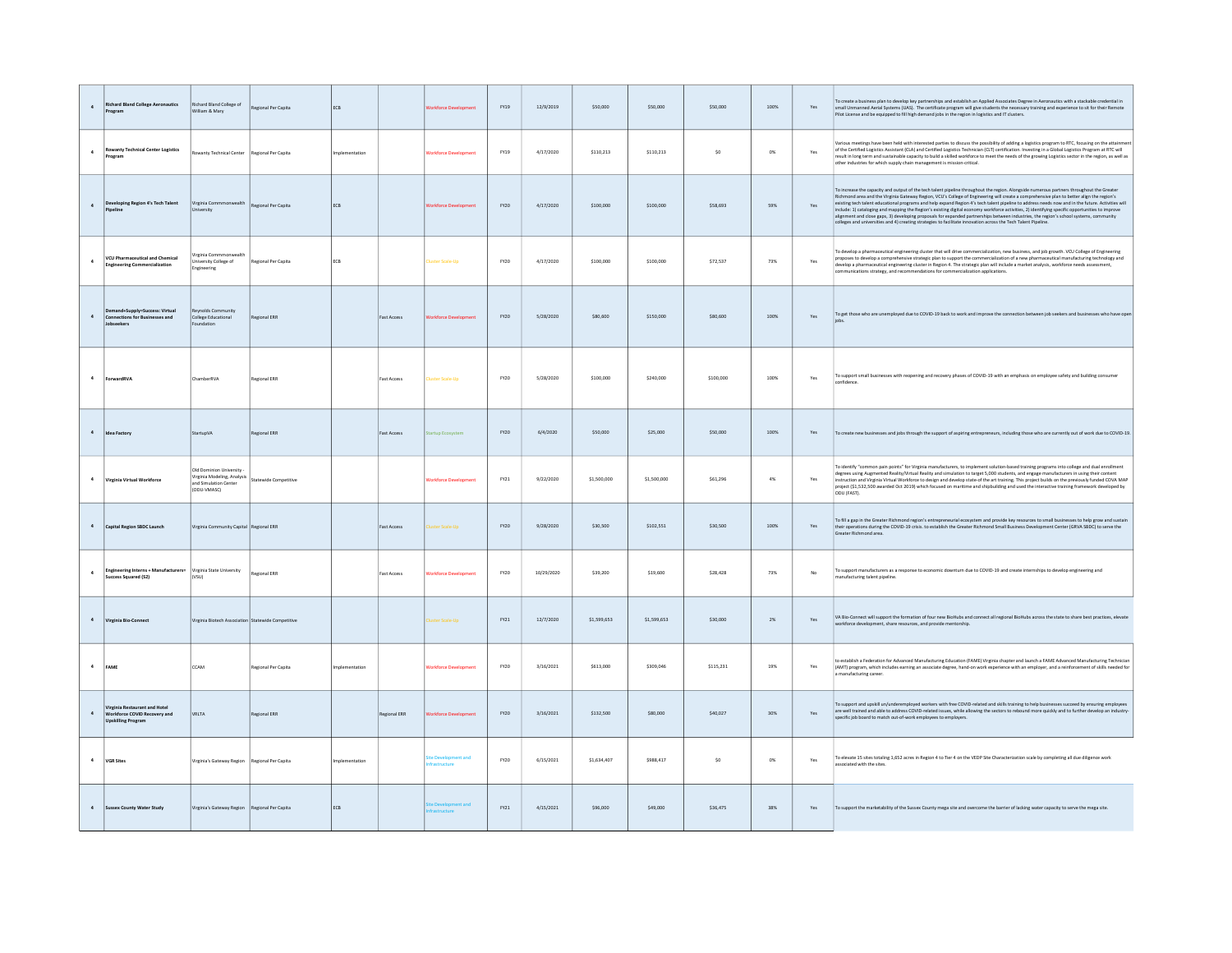| $\ddot{\phantom{a}}$     | VSU Minority Small Business Launch<br>Center                                                  | Virginia State University<br>(VSU)                                                             | Regional Per Capita | mplementation  |              | tartup Ecosystem             | FY20        | 6/15/2021  | \$453,000   | \$228,500   | \$10,495  | $2\%$ | Yes            | To increase the number of scalable minority enterprises that contribute to Region 4's economy by creating a Minority Small Business Launch<br>Center that provides a comprehensive suite of entrepreneurship-facilitating and supportive services.                                                                                                                                                                                                                                                                                         |
|--------------------------|-----------------------------------------------------------------------------------------------|------------------------------------------------------------------------------------------------|---------------------|----------------|--------------|------------------------------|-------------|------------|-------------|-------------|-----------|-------|----------------|--------------------------------------------------------------------------------------------------------------------------------------------------------------------------------------------------------------------------------------------------------------------------------------------------------------------------------------------------------------------------------------------------------------------------------------------------------------------------------------------------------------------------------------------|
| $\sim$                   | Lighthouse Labs Alumni Program                                                                | Lighthouse Labs                                                                                | Regional Per Capita | nolementation  |              | tartup Eco                   | FY21        | 9/23/2021  | \$429,000   | \$234,510   | SO        | $0\%$ | Yes            | To provide an additional 9 months of support to alumni of the pre-seed accelerator program for early stage companies with high growth potential.                                                                                                                                                                                                                                                                                                                                                                                           |
|                          | <b>Pharmaceutical Manufacturing Cluster</b><br>Scaleup                                        | <b>Activation Capital</b>                                                                      | Regional Per Capita | Implementation |              | <b>Juster Scale-Up</b>       | FY21        | 9/23/2021  | \$1,400,000 | \$702,480   | \$0       | $0\%$ | Yes            | To accelerate the growth of the emerging Pharmaceutical Manufacturing cluster for Region 4 and to become an international leader in advanced<br>pharmaceutical manufacturing and R&D, thus grow high-paying jobs, recruitment and expansion of companies and investment in high tech<br>radeable sector activity.                                                                                                                                                                                                                          |
| $\Delta$                 | New Kent County/RCC Welding<br>rogram                                                         | New Kent County                                                                                | Regional ERR        |                | Regional ERR | orkforce Dev                 | EY20        | 9/23/2021  | \$300,000   | \$150,000   | \$0       | $0\%$ | Yes            | To train and develop a pipeline of welders, meeting a critical and growing need in the area.                                                                                                                                                                                                                                                                                                                                                                                                                                               |
| $\sim$                   | Growing the Pipeline: Expanding Early<br><b>State Entrepreneurial Support</b>                 | StartunVA                                                                                      | <b>Regional ERR</b> |                | Regional ERR | tartun Frosystem             | FY20        | 12/15/2021 | \$250,000   | \$125,000   | SO        | $0\%$ | Yes            | To support the entrepreneurial rise created by the pandemic to cultivate and expand the pool of early-stage startups in Region 4.                                                                                                                                                                                                                                                                                                                                                                                                          |
|                          | <b>Building a Pharmaceutical</b><br>Manufacturing Talent Pipeline                             | John Tyler Community<br>College                                                                | Regional Per Capita | mplementation  |              |                              | FY22        | 3/10/2022  | \$482,330   | \$246,160   |           | $0\%$ | No             | To meet the emerging advanced pharmaceutical manufacturing sector's workforce demands and grow a diverse regional pipeline of skilled<br>advanced pharmaceutical manufacturing technicians.                                                                                                                                                                                                                                                                                                                                                |
|                          | Virginia Cyber Alliance (Prev. known as Virginia Modeling, Analysis<br>HR Cyber CoLab) Year 1 | Old Dominion University<br>and Simulation Center<br>(ODU-VMASC)                                | Regional Per Capita | mplementation  |              | <b>Vorkforce Developmer</b>  | <b>FY18</b> | 12/12/2017 | \$642,713   | \$750,100   | \$642,713 | 100%  | Yes            | To develop a highly advanced collaboration hub at Old Dominion University's Tri-Cities Campus. The Virginia Cyber Alliance will consist of online<br>platforms, industry partnerships, a virtual demonstration environment for cybersecurity analysis modules and a work-based learning initiative for<br>transitioning military and recent graduates to intern with firms that specialize in cybersecurity, data analytics and unmanned systems and<br>erospace.                                                                          |
| 5                        | Virginia Digital Shipbuilding Year 1                                                          | Old Dominion University<br>Virginia Modeling, Analysis<br>and Simulation Center<br>(ODU-VMASC) | Regional Per Capita | mplementation  |              | <b>Vorkforce Development</b> | <b>FY18</b> | 12/12/2017 | \$647,540   | \$1,877,000 | \$647,540 | 100%  | Yes            | Fo create a regional and statewide program curriculum and co-lab facility to train approximately 8,500 current and future workers to work in the<br>new digital manufacturing environment. The project will support Hampton Roads' existing advanced manufacturing and shipbuilding clusters, with<br>mpacts to the supply-chain throughout the Commonwealth                                                                                                                                                                               |
| 5                        | 757 Seed Fund                                                                                 | 757 Seed Fund                                                                                  | Regional Per Capita | Implementation |              | tartup Ecosystem             | <b>FY18</b> | 2/13/2018  | \$140,000   | \$256,000   | \$46,559  | 33%   | Yes            | To establish the administrative structure to provide seed-stage investments to Virginia's most compelling innovation-based, high-growth<br>companies. The creation of a new seed fund to complement the work of the 757 Angels will help build the critical mass of quality, investable<br>companies necessary to establish an innovation economy in the Hampton Roads region.                                                                                                                                                             |
|                          | Kings Creek Commerce Center                                                                   | Virginia Peninsula Chambe<br>Foundation                                                        | Regional Per Capita | nplementation  |              |                              | <b>FY18</b> | 2/13/2018  | \$150,000   | \$150,000   | \$26,108  | 17%   | Yes            | To facilitate the initial steps needed to establish a regional unmanned systems facility on state-owned surplus land in York County. The new facility<br>will provide an open area and infrastructure for use by public institutions, private companies and individuals to develop, test and demonstrate<br>unmanned systems. The goal of this first phase would be to establish a new RIFA governance structure for cost and revenue sharing and to<br>prepare architecture and engineering plans for development of site infrastructure. |
| 5                        | Virginia Digital Shipbuilding: Year 2                                                         | Old Dominion University<br>Virginia Modeling, Analysis<br>and Simulation Center<br>(ODU-VMASC) | Regional Per Capita | mplementation  |              | <b>Norkforce Developmen</b>  | FY18        | 12/11/2018 | \$647,540   | \$1,877,000 | \$0       | $0\%$ | $\mathsf{Yes}$ | To create a regional and statewide program curriculum and co-lab facility to train approximately 8,500 current and future workers to work in the<br>new digital manufacturing environment. The project will support Hampton Roads' existing advanced manufacturing and shipbuilding clusters, with<br>mpacts to the supply-chain throughout the Commonwealth.                                                                                                                                                                              |
| 5                        | Virginia Cyber Alliance Year 2                                                                | Old Dominion University<br>Virginia Modeling, Analysis<br>and Simulation Center<br>(ODU-VMASC) | Regional Per Capita | nlementation   |              | <b>Vorkforce Developmen</b>  | FY19        | 12/11/2018 | \$642,713   | \$750,100   | SO        | 0%    | Yes            | To develop a highly advanced collaboration hub at Old Dominion University's Tri-Cities Campus. The Virginia Cyber Alliance will consist of online<br>platforms, industry partnerships, a virtual demonstration environment for cybersecurity analysis modules and a work-based learning initiative for<br>transitioning military and recent graduates to intern with firms that specialize in cybersecurity, data analytics and unmanned systems and<br>aerospace.                                                                         |
| $\overline{\phantom{a}}$ | 757 Angel Network                                                                             | 757 Angels                                                                                     | Regional Per Capita | mplementation  |              | tartup Ecosystem             | FY19        | 3/12/2019  | \$240,000   | \$479,000   | \$185,168 | 77%   | Yes            | To expand efforts to connect the most promising startup and early stage companies to smart growth capital, and to sustain and expand the<br>organizational capacity through the hire of a program director. 757 Angels is the first centralized source of angel seed stage capital in Hampton<br>Roads, with 120 members and \$40M deployed in Virginia companies to date.                                                                                                                                                                 |
|                          | omack-Northampton Sewer and<br><b>Sites Study</b>                                             | Accomack-Northampton<br><b>Planning District</b><br>Commission (ANPDC)                         | Regional Per Capita | ECB            |              |                              | FY19        | 3/12/2019  | \$65,000    | \$65,000    | \$65,000  | 100%  | Yes            | To conduct a two-phased approach to 1) complete the Eastern Shore Main Force Sewer Transmission Line study and 2) evaluate 25+ acre sites<br>with the AAPDC footprint. The sewer line study will help the Eastern Shore increase it sewer capacity and enable it to meet the minimum<br>infrastructure requirements to become eligible for the Virginia Business Ready Site Program (VBRSP). AAPDC will inventory and identify sites to be<br>characterized through an engineering firm.                                                   |
|                          | Hampton Roads Coalition for Talent                                                            | Hampton Roads Workforce<br>Council                                                             | Regional Per Capita | ECB            |              | <b>Vorkforce Development</b> | <b>FY19</b> | 3/12/2019  | \$99,705    | \$100,000   | \$99,438  | 100%  | Yes            | To partner with the Hampton Roads Workforce Foundation and the Greater Peninsula Workforce Board to enable the systematic collaboration.<br>involvement, and investment of the major partners in talent development. Will allow for a new senior-level position to establish implementation<br>and communication plans, and to convene senior business leaders and regional workforce providers to identify and address regional needs in real                                                                                             |
| 5                        | The GIG                                                                                       | Eastern Shore Foundation                                                                       | Regional Per Capita | ECB            |              |                              | FY19        | 9/10/2019  | \$85,117    | \$115,728   | \$83,959  | 99%   | Yes            | The Eastern Shore Foundation will develop a pilot program to help create a model for a rural entrepreneurial ecosystem along the Eastern Shore.<br>The project will provide a "Hot Desk" coworker startup business space and a Maker Space that will provide training/certifications in woodworking,<br>netalworking, welding, 3D CAD modeling, and 3D printing at a facility in the Town of Exmore.                                                                                                                                       |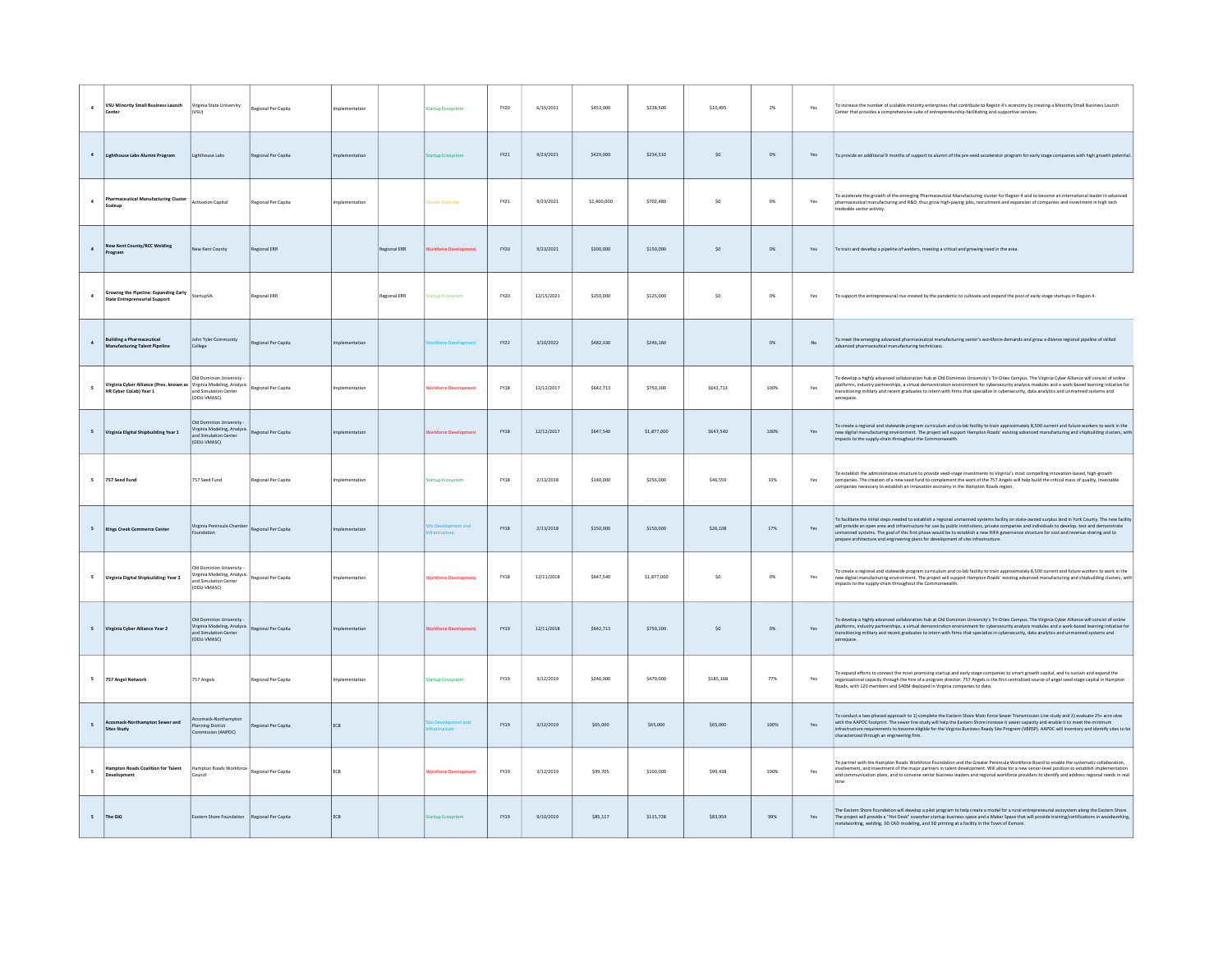| $\overline{\phantom{a}}$ | Coastal Virginia Maritime Adv<br>rograms (COVA MAP)                                                  | Old Dominion University<br>Virginia Modeling, Analysis<br>and Simulation Center<br>(ODU-VMASC) | Regional Per Capita   | mplementation |                    | <b>Jorkforce Development</b> | FY19        | 12/9/2019  | \$1,532,500 | \$1,636,500 | \$0       | $0\%$ | Yes | To engage industry partners and prospective students, identify workforce gaps, and develop an innovative and new framework (smart mobile<br>devices) for delivering cutting-edge curriculum to support the maritime industry. They will work with the existing network of maritime program<br>providers and focus on gaps identified through prior research, with a focus on emergent technologies. The overall goal of the initiative is to<br>osition Hampton Roads as a global leader in the maritime industry and increase the number of skilled workers.                                                                                                                                                                                                                                                                                                                                                    |
|--------------------------|------------------------------------------------------------------------------------------------------|------------------------------------------------------------------------------------------------|-----------------------|---------------|--------------------|------------------------------|-------------|------------|-------------|-------------|-----------|-------|-----|------------------------------------------------------------------------------------------------------------------------------------------------------------------------------------------------------------------------------------------------------------------------------------------------------------------------------------------------------------------------------------------------------------------------------------------------------------------------------------------------------------------------------------------------------------------------------------------------------------------------------------------------------------------------------------------------------------------------------------------------------------------------------------------------------------------------------------------------------------------------------------------------------------------|
| $\mathsf{s}$             | <b>REI: 757</b>                                                                                      | 757 Accelerate                                                                                 | Regional Per Capita   |               |                    | tartup Ecosys                | FY20        | 12/9/2019  | \$266,667   | \$133,333   | \$194,018 | 73%   | Yes | 757 Accelerate, in partnership with 757 Angels and E&M Consulting, will convene key stakeholders to conduct a gap analysis, develop best<br>practices, and incorporate existing Situational Analysis and TEConomy recommendations to develop a comprehensive plan for the Region 5<br>repreneurial ecosystem. In addition, they will create a long-term financial plan for the prioritized implementation activities for Region 5.                                                                                                                                                                                                                                                                                                                                                                                                                                                                               |
|                          | Campus757                                                                                            | ampton Roads Workforo<br>Council                                                               | Regional Per Capita   | ECB           |                    | <b>Jorkforce Developmen</b>  | FY20        | 3/17/2020  | \$95,838    | \$96,500    | \$91,533  | 96%   | Yes | lo develop a Campus757 business plan and an online and offline platform to connect local job seekers with regional employers, using the<br>previously funded CampusRVA project as a model for Region 5. This will help identify region wide gaps in the workforce and develop plans with<br>partners to close those gaps. The Hampton Roads Workforce Council will develop a<br>to connect local job seekers with regional employers, using the previous funded CampusRVA project as a model for Region 5. This will help identify<br>region wide gaps in the workforce and develop plans with partners to close those gaps.                                                                                                                                                                                                                                                                                     |
| 5                        | Eastern Shore of Virginia Hydro Dror<br><b>Near Shore Shallow Water</b><br>yrhymetric Survey Program | Eastern Shore Foundation                                                                       | Regional Per Capita   | ECB           |                    | uster Scale-Up               | <b>FY20</b> | 5/12/2020  | \$99,300    | \$92,680    | \$82,637  | 83%   | Yes | To lay the foundation to how coastal Virginia can generate an accurate database to inform marine based economic development opportunities<br>and educational and training needs for the region.                                                                                                                                                                                                                                                                                                                                                                                                                                                                                                                                                                                                                                                                                                                  |
| 5                        | 757 Recovery and Resilience Action                                                                   | Hampton Roads Alliance                                                                         | Regional ERR          |               | <b>Fast Access</b> | <b>Iuster Scale-Up</b>       | FY20        | 6/3/2020   | \$100,000   | \$100,000   | \$100,000 | 100%  | Yes | To form 10 Action Framework Committees to 1) formulate and share information that helps restore fully business operations; 2) identify the<br>future challenges and opportunities for their respective industries; and 3) create a concise plan that will help accelerate the region's long-term<br>ebound. All committee work will be shared and metrics will be tracked through the 757recovery.com online platform.                                                                                                                                                                                                                                                                                                                                                                                                                                                                                           |
|                          | Offshore Wind Supply Chain Hub<br><b>Development Program</b>                                         | lampton Roads Economic<br>evelopment Alliance                                                  | Regional Per Capita   |               |                    | ster Scale-Up                | <b>FY20</b> | 6/23/2020  | \$529,788   | \$290,840   | \$182,750 | 34%   | Yes | To build an Offshore Wind (OSW) supply chain by targeting and attracting suppliers to relocate to the region.                                                                                                                                                                                                                                                                                                                                                                                                                                                                                                                                                                                                                                                                                                                                                                                                    |
| 5                        | Greater Williamsburg Target Industry<br><b>Sector Analysis</b>                                       | Greater Williamsburg<br>artnership                                                             | Regional Per Capita   | ECB           |                    | luster Scale-Up              | FY20        | 7/31/2020  | \$36,375    | \$18,244    | \$36,375  | 100%  | Yes | To update their industry cluster analysis last completed in 2016. As a region that heavily relies on the hospitality and tourism industry, the region<br>has been hit hard by the COVID-19 epidemic with double-digit unemployment levels. Updating the industry cluster analysis will allow the region to<br>develop an implementable business development strategy and marketing plan                                                                                                                                                                                                                                                                                                                                                                                                                                                                                                                          |
| $\epsilon$               | <b>Impton Roads Economic</b><br>elopment Sites Readiness Program   District Commission               | lampton Roads Planning                                                                         | Regional Per Capita   |               |                    |                              | EY20        | 9/22/2020  | \$1,122,240 | \$8,056,960 | \$258,273 | 23%   | Yes | To advance a portfolio of three existing sites along the Virginia Business Readiness Scale to a Tier IV. The due diligence work will advance a total of<br>495 acres to a Tier IV, located in Isle of Wright, Newport News, and Virginia Beach.                                                                                                                                                                                                                                                                                                                                                                                                                                                                                                                                                                                                                                                                  |
| 5                        | Hampton Roads Workforce Council<br><b>Talent Pipeline Implmentation Project</b>                      | Hampton Roads Workforce<br>Council                                                             | Regional Per Capita   | nolementation |                    | <b>orkforce Deve</b>         | FY20        | 9/22/2020  | \$663,696   | \$332,000   | \$0       | 0%    | Yes | o generate a targeted talent pipeline for the maritime industry in Hampton Roads. HRWC's approach indudes the following elements: extensive<br>employer engagement, aligning higher education curriculum and mandatory job requirements, on the job and incumbent worker training, regional<br>apprenticeships, military/veteran outreach, college student engagement and graduate retention, talent portal development, soft skills<br>development, a workforce development alliance among local community colleges and out of market talent recruitment.                                                                                                                                                                                                                                                                                                                                                       |
| 5                        | Virginia Virtual Maritime Trades<br>Training (VVMTT)                                                 | Virginia Ship Repair                                                                           | Regional ERR          |               | <b>Fast Access</b> | orkforce Deve                | <b>FY20</b> | 10/19/2020 | \$100,000   | \$200,000   | \$0       | $O\%$ | Yes | To address the strong training demand by investing in virtual at four locations - Tidewater Community College, Thomas Nelson Community<br>College, Paul D Camp Community College, and the Apprentice School to assist those currently unemployed and backfill the workers removed in the<br>high-risk categories forced to take a leave of absence in the shipbuilding and ship repair industry. The addition to these virtual and simulated<br>components to existing trades training program will address the current need by allowing greater social distancing among trainees and minimize<br>touch points on manufacturing equipment or training mockup structures. The simulations will put students in realistic jobs settings where they can<br>have work scenarios replicated in a safe environment without the risk of injury, damage to equipment, loss of materials, or exposure to the<br>pandemic. |
|                          | Regional Robotics Innovation Hub Study Hampton Roads Alliance                                        |                                                                                                | Regional Per Capita   | FCR           |                    | <b>Inster Scale-Un</b>       | FY21        | 10/19/2020 | \$73,000    | \$38,000    | SO        | 0%    | Yes | l'o develop a feasibility analysis and action plan for a Regional Robotics Innovation Hub based in Hampton Roads to accelerate and interconnect<br>technology innovation in robotics, machine learning, advanced manufacturing, virtual reality, and artificial intelligence in Hampton Roads in order<br>to advance autonomous systems research and development, manufacturing, digital shipbuilding and repair, distribution and logistics, water<br>technologies, modeling and simulation, and other target industries.                                                                                                                                                                                                                                                                                                                                                                                       |
|                          | <b>RVA-757 Connects</b>                                                                              | RVA-757 Connects                                                                               | Regional Per Capita   | ECB           |                    | orkforce Deve                | FY21        | 11/19/2020 | \$90,000    | \$45,000    | \$90,000  | 100%  | Yes | To profile the megaregion's collective talent pool and determine the current gaps that need to be filled and identify major trends will that will<br>mpact the future                                                                                                                                                                                                                                                                                                                                                                                                                                                                                                                                                                                                                                                                                                                                            |
| 5                        | <b>Marines Trades Program Expansion</b><br>(MTPE)                                                    | idewater Com<br>College                                                                        | <b>Regional ERR</b>   |               | <b>Fast Access</b> | <b>Jorkforce Developmen</b>  | FY20        | 11/20/2020 | \$99,137    | \$49,569    | \$91,555  | 92%   | No  | To increase capacity and meet the current demand for TCC's Marine Trades Training program related to the welding and marine coating training so<br>that students can be trained within COVID-19 safety guidelines for safe social distancing.                                                                                                                                                                                                                                                                                                                                                                                                                                                                                                                                                                                                                                                                    |
| 5                        | 757 Collab Bridge                                                                                    | 757 Acclerate                                                                                  | Regional Per Capita   | ECB           |                    | artup Ecosyste               | FY21        | 12/18/2020 | \$32,000    | \$120,024   | \$32,000  | 100%  | Yes | To support staffing for up to six months to ensure the continuation of 757 Accelerate and Startup Studios programming and the maintenance of<br>capacity built in Region S.                                                                                                                                                                                                                                                                                                                                                                                                                                                                                                                                                                                                                                                                                                                                      |
|                          | <b>Startup Stability Program</b>                                                                     | Portsmouth Development<br>oundation                                                            | Regional ERR          |               | Regional ERR       | artup Ecosysten              | FY20        | 3/16/2021  | \$197,000   | \$235,295   | \$122,447 | 62%   | Yes | The Startup Stability Program (SSP) will provide co-working spaces rental assistance and mentor services at the Bloom in Portsmouth and<br>Percolator Space in Norfolk within Region 5's identified targeted clusters. All applicants will be vetted by a selection committee comprised of<br>individuals from Black BRAND, Percolator, Bloom, and select members from the PDF's Board of Directors. SSP will provide companies with the<br>ability to obtain immediate and free office space and supportive services to increase revenue, begin gradually paying into their rent, and eventually<br>scale into successful businesses. Key activities will include marketing and recruitment of 15 startups at Bloom and 15 startups at the Percolator,<br>education and training provided by mentors, and rental assistance.                                                                                    |
|                          | <b>Cybersecurity Job Creation System</b>                                                             | Old Dominion University<br>Research Foundation                                                 | itatewide Competitive |               |                    | orkforce Developn            | FY21        | 6/15/2021  | \$1,450,000 | \$1,643,637 | SO        | 0%    | Yes | To develop and deliver a cost-effective, cloud-based compliance system to help Virginia's DoD contractors achieve Cybersecurity Maturity Model<br>Certification (CMMC) accreditation and develop a NIST 800-171/CMMC education program to be delivered by Old Dominion University and Eastern<br>Shore Community College, and as part of the 4-VA affiliated universities and participating community colleges.                                                                                                                                                                                                                                                                                                                                                                                                                                                                                                  |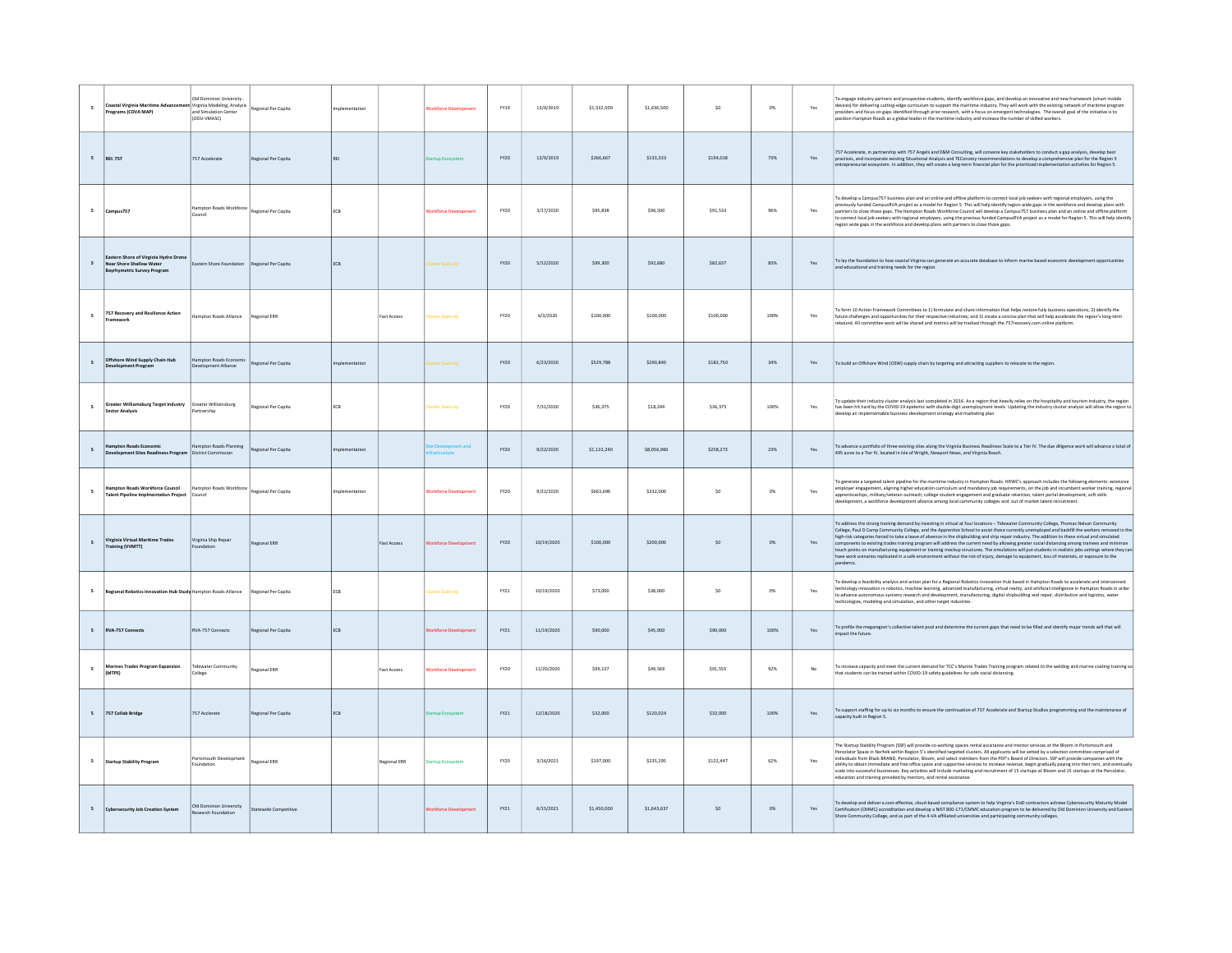| 5            | Campus757 Implementation                                                                         | Hampton Roads Workforce Regional Per Capita                   |                            | Implementation |                    | <b>Vorkforce Development</b> | FY21        | 6/15/2021  | \$500,000   | \$250,000   | so        | $0\%$  | Yes | o increase the percentage of college students in Hampton Roads who stay in the region and connect with full time employment and internships<br>It will also help businesses address identified workforce shortages by connecting them to the supply of talent produced by the region's colleges<br>and universities.                                                                                                                                                                                                                                                                                                                                                                                                                                                                                                                                                                                                                                                                                                 |
|--------------|--------------------------------------------------------------------------------------------------|---------------------------------------------------------------|----------------------------|----------------|--------------------|------------------------------|-------------|------------|-------------|-------------|-----------|--------|-----|----------------------------------------------------------------------------------------------------------------------------------------------------------------------------------------------------------------------------------------------------------------------------------------------------------------------------------------------------------------------------------------------------------------------------------------------------------------------------------------------------------------------------------------------------------------------------------------------------------------------------------------------------------------------------------------------------------------------------------------------------------------------------------------------------------------------------------------------------------------------------------------------------------------------------------------------------------------------------------------------------------------------|
| $\sim$       | 757 Collab                                                                                       | 757 Accelerate dba 757                                        | Regional Per Capita        |                |                    |                              | FY21        | 6/15/2021  | \$2,415,573 | \$1,390,286 | \$229,759 | 10%    | Yes | To continue building momentum and developing new, innovation and entrepreneurship programming, capacity, and services to early-stage<br>companies by bringing together an accelerator, private capital, collaborative space, and community outreach programs - four tools critical to<br>Fostering entrepreneurial activity. 757 Collab is a collaborative funding vehicle that will provide coordination services for three critical<br>entrepreneurial support resources: 757 Angels, 757 Accelerate, and 757 Startup St<br>Accelerate by streamlining processes, personnel, and services. Housing each of these functions under one roof will create efficiencies and<br>opportunities for greater density of entrepreneurial activity, increase collaboration and education, and deeper corporate engagement.                                                                                                                                                                                                    |
|              | <b>Career and Community Development</b><br>xpansion Program                                      | Neighborhood                                                  | <b>Regional ERR</b>        |                | <b>Fast Access</b> | <b>Vorkforce Development</b> | FY20        | 8/15/2021  | \$85,222    | \$42,611    | \$0       | $O\%$  | Yes | o prepare unemployed and under-employed residents of South Norfolk, who have been disproportionally impacted by the pandemic, with the<br>skills to be gainfully employed in a career that provides a sustainable living wage. As a result of the COVID pandemic, resident of South Norfolk<br>have been impacted disproportionately from resident of other neighborhoods in the City of Chesapeake when it comes to unemployment and<br>underemployment, housing and food insecurity, and poverty. Neighborhood's Career & Development Program proposes to expand by relocating<br>from a 620 sf building to a larger 2,400 sf facility to meet the workforce demand, while remaining safely socially distanced. Neighborhood provides<br>6-month program that runs twice a year to provide "leaders" in the community with soft skills, personal development, community engagement,<br>and jobs skills training in high demand jobs of shipbuilding and ship repair, and cybersecurity and information technology. |
|              | Setting Pathways that Activate Real-<br>World Knowledge (SPARK)                                  | Portsmouth Public Schools Regional Per Capita                 |                            | ECB            |                    | Vorkforce Developmen         | FY21        | 8/5/2021   | \$100,000   | \$55,000    | \$0       | $0\%$  | Yes | To ensure a strong connection between STEM learning opportunities available in the region's high schools and the region's workforce needs in<br>advanced manufacturing. Strengthening this connection will enable high school juniors and seniors to prepare for immediate entry into the<br>vorkforce upon graduation.                                                                                                                                                                                                                                                                                                                                                                                                                                                                                                                                                                                                                                                                                              |
|              | <b>Hampton Roads Regional Energy</b><br>Master Plan                                              | Hampton Roads Alliance                                        | Regional Per Capita        | ECB            |                    | luster Scale-Up              | FY22        | 8/5/2021   | \$84,000    | \$42,000    | \$0       | $0\%$  | Yes | l'o evaluate projected growth of the region and analyze the energy infrastructure to support this level of growth. Hampton Roads has been and<br>will likely remain a net energy importer. From a land use perspective, the region is better suited to focus on industrial development. The<br>development of an energy strategy will also help Southwest Virginia in its mission<br>opportunities. The Hampton Roads Alliance plans to explore collaborating with InvestSWVA and the Energy DELTA Lab in the development of a<br>mutually beneficial, bi-regional partnership.                                                                                                                                                                                                                                                                                                                                                                                                                                      |
|              | Unmanned Autonomous Systems (UxS) Old Dominion University<br><b>Route/Corridor Network Study</b> | Research Foundation                                           | Regional Per Capita        | ECB            |                    | tartup Ecosysten             | FY22        | 10/28/2021 | \$100,000   | \$74,500    | SO        | $O\%$  | Yes | The study will examine how a network nodes and routes/corridors utilizing air, ground, and water through unmanned systems could expedite the<br>transport of goods, services, and travelers between currently underutilized entry points, and leverage Upper Chesapeake Bay routes. It would also<br>assess operational and technical requirements, and evaluate communications infrastructure capabilities.                                                                                                                                                                                                                                                                                                                                                                                                                                                                                                                                                                                                         |
|              | <b>Flex Space Due Dilizence</b>                                                                  | Westmoreland County                                           | Regional Per Capita        | FCB            |                    | <b>Development and</b>       | <b>FY18</b> | 2/13/2018  | \$50,000    | \$50,000    | \$50,000  | 100%   | Yes | To initiate the development of a 20,000-square-foot flexible office space in the town of Montross. The new facility will be one of the only office<br>spaces of its size and quality available to businesses in the Northern Neck.                                                                                                                                                                                                                                                                                                                                                                                                                                                                                                                                                                                                                                                                                                                                                                                   |
|              | Pamunkey Net Business Plan                                                                       | Middle Peninsula Alliance                                     | Regional Per Capita        | ECB            |                    |                              | <b>FY18</b> | 2/13/2018  | \$50,000    | \$83,000    | \$43,305  | 87%    | Yes | To design and implement a sustainable business model for the Pamunkey Tribe to deliver high-speed broadband to underserved areas of the<br>Middle Peninsula and Northern Neck. MPA will work closely with the Pamunkey Tribe to develop a business plan and create a new legal enterpris<br>to be owned by the tribe. MPA will also review existing studies on the region's broadband infrastructure to ensure that existing assets and service<br>areas are considered for future infrastructure development plans.                                                                                                                                                                                                                                                                                                                                                                                                                                                                                                 |
| 6            | Virginia Sea Grant Resiliency Ecosystem Virginia Institute of                                    | Maritime Science (VIMS)                                       | <b>Regional Per Capita</b> | ECB            |                    | artup Ecosysten              | FY18        | 6/12/2018  | \$49,996    | \$49,996    | \$49,891  | 100%   | Yes | To convene a group of regional stakeholders and national resiliency experts to identify best practices for future resilience activities for a<br>multi-regional water management economy. VASG will also convene workgroups to identify key gaps in the Virginia economic development<br>ecosystem surrounding water technologies and coastal resiliency, and to develop an operat<br>multi-sector network of resilience stakeholders.                                                                                                                                                                                                                                                                                                                                                                                                                                                                                                                                                                               |
|              | <b>Welding Training Program</b>                                                                  | <b>Westmoreland County</b>                                    | Regional Per Capita        | mplementation  |                    | orkforce Developmen          | <b>FY18</b> | 6/12/2018  | \$130,000   | \$130,500   | \$130,000 | 100%   | Yes | To establish a new 4,000-square-foot welding training facility to offer welding training courses through Rappahannock Community College (RCC)<br>and other training programs as needed. RCC will begin offering daytime welding courses and expanding evening courses which are currently at<br>capacity as offered at the Northern Neck Technical Center. RCC will train at least 40 welders in four areas of basic and specialty welding.                                                                                                                                                                                                                                                                                                                                                                                                                                                                                                                                                                          |
| 6            | <b>Cybersecurity Certification Program</b>                                                       | University of Mary<br>Washington (UMW)                        | Regional Per Capita        | Implementation |                    | <b>Vorkforce Development</b> | FY18        | 3/12/2019  | \$110,000   | \$110,000   | \$44,343  | 40%    | Yes | o establish a cybersecurity preparatory program to train Certified Information Systems Security Professionals (CISSP). UMW will help businesse<br>in the region fill current openings that are difficult to fill due to the inadequate supply of certified professionals. In partnerships with GCC and RCC,<br>UMW will implement a 40-hour certification program, as well as a structured pre-study curriculum.                                                                                                                                                                                                                                                                                                                                                                                                                                                                                                                                                                                                     |
|              | Fredericksburg Region Cyber & Smart<br><b>Tech Entrepreneurial Development</b><br>ogram          | Stafford County Economic<br>Development Authority             | Regional Per Capita        | ECB            |                    | tartup Ecosystem             | <b>FY18</b> | 4/17/2020  | \$75,000    | \$97,500    | \$73,258  | $98\%$ | Yes | To understand the market demand for a technology-based entrepreneurial development program and accelerator in the Fredericksburg region<br>around the cyber/IT environment. Stafford County EDA in partnership with King George and Fredericksburg will implement a test program that will<br>allow access to the market and build a business model for a sustained program using the successful RIOT framework, to help explore the potential<br>market for hosting a technology-based accelerator focusing on tech and cyber opportunities.                                                                                                                                                                                                                                                                                                                                                                                                                                                                        |
|              | <b>Jorthern Neck Workforce Training</b><br><b>Feasibility &amp; Site Selection</b>               | Vorthern Neck Planning<br><b>District Commission</b>          | Regional Per Capita        | ECB            |                    | <b>Vorkforce Development</b> | <b>FY19</b> | 4/17/2020  | \$62,500    | \$62,500    | \$61,721  | 99%    | Yes | To help identify gaps in training and deliver to employers what they need to grow and expand their businesses within the Rappahannock<br>Community College (RCC) service area. The Northern Neck Planning District Commission with partnerships from RCC and the Bay Consortium<br>Workforce Development Board will develop a blueprint of what is needed by local companies and other workforce needs, designate levels of<br>prioritization of implementation, cost estimates, and actionable steps to improve the quality and quantity of workforce training in the region.                                                                                                                                                                                                                                                                                                                                                                                                                                       |
|              | cial Kitchen at Longwood Hull Northern Neck Planning<br>Springs Study                            | <b>District Commission</b>                                    | Regional Per Capita        | ECB            |                    | artup Ecosystem              | FY19        | 5/11/2020  | \$50,000    | \$50,000    | \$21,861  | $44\%$ | Yes | To study the feasibility of a commercial kitchen at the Longwood Hull Springs site to serve producers and culinary students in the Northern Neck of                                                                                                                                                                                                                                                                                                                                                                                                                                                                                                                                                                                                                                                                                                                                                                                                                                                                  |
| 6            | redericksburg Regional Industrial Sites Fredericksburg Regional<br>Authority                     | Alliance                                                      | Regional Per Capita        | ECB            |                    |                              | <b>FY18</b> | 5/11/2020  | \$14,665    | \$7,335     | \$3,499   | 24%    | Yes | To better position localities in the Fredericksburg region to collaborate on site development.                                                                                                                                                                                                                                                                                                                                                                                                                                                                                                                                                                                                                                                                                                                                                                                                                                                                                                                       |
| $\mathbf{6}$ | Fredericksburg Regional Industry<br><b>Cluster Analysis</b>                                      | Fredericksburg Regional<br>Alliance                           | Regional Per Capita        | ECB            |                    | uster Scale-Up               | FY19        | 5/11/2020  | \$30,000    | \$15,000    | \$26,052  | 87%    | Yes | To provide the Fredericksburg region (a sub-region of Region 6) with a better understanding of the types of industries, enabling and focusing the<br>ub-region's economic and workforce development efforts.                                                                                                                                                                                                                                                                                                                                                                                                                                                                                                                                                                                                                                                                                                                                                                                                         |
| 6            | Middle Peninsula Seafood & Agricultu<br><b>E-Marketplace Development</b>                         | Middle Peninsula<br>Chesapeake Bay Public<br>Access Authority | Regional ERR               |                | Fast Access        | uster Scale-Up               | FY20        | 5/11/2020  | \$77,000    | \$38,500    | \$77,000  | 100%   | Yes | To place the MPPDC/MPCBPAA in the position of both becoming a temporary "market maker" to facilitate electronic commerce between those<br>who want to purchase "local" and those who can sell "local".                                                                                                                                                                                                                                                                                                                                                                                                                                                                                                                                                                                                                                                                                                                                                                                                               |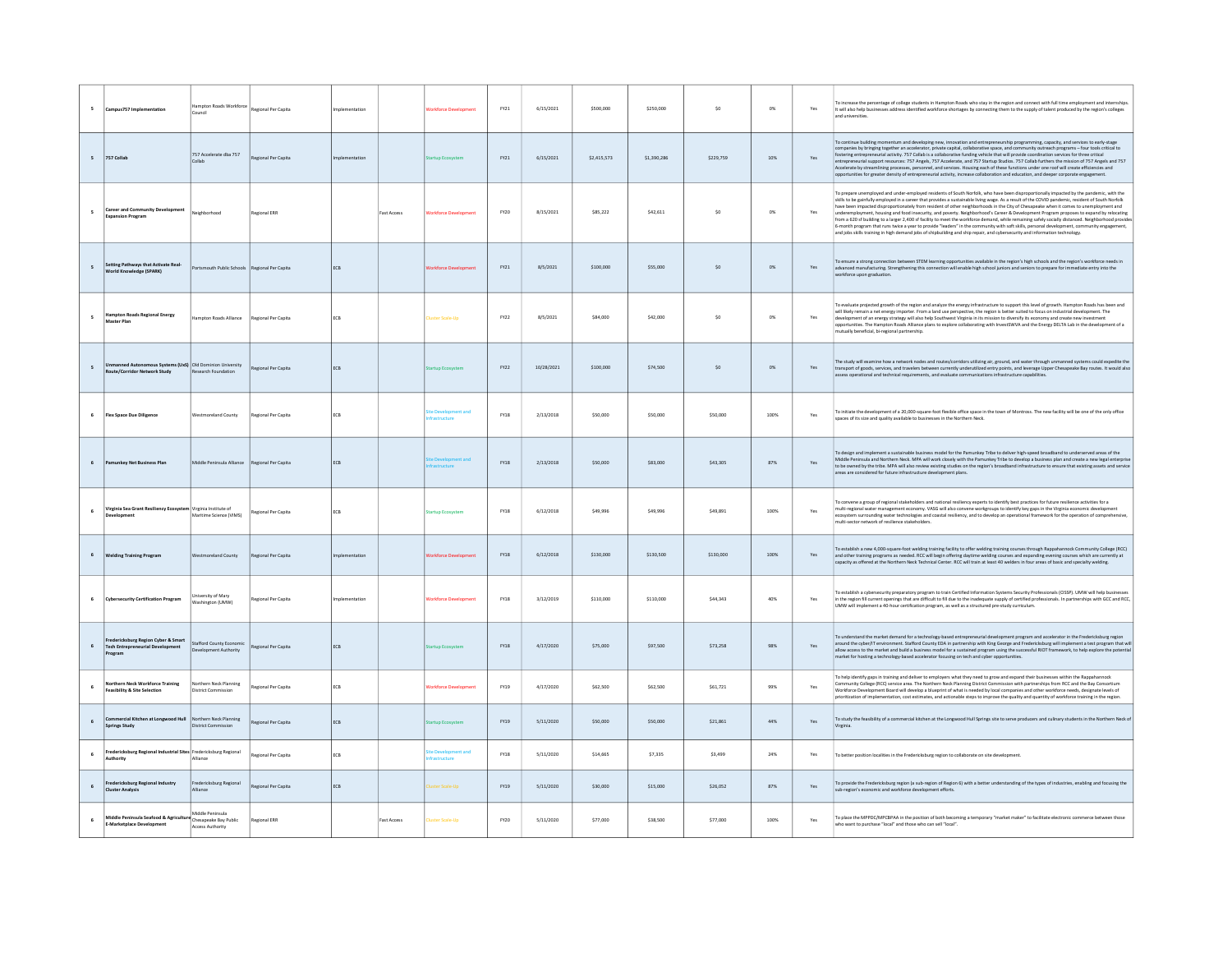|                         | chealth Needs Assess                                                                                                                                                                           | Ging and Queen County                                   | Regional ERR                 |               | <b>Fast Access</b> |                        | EY20        | 6/19/2020  | \$50,000    | \$25,000    | \$47,855    | 96%   | Yes                           | To complete a telehealth assessment on the potential of including a telehealth wing in the proposed King and Queen Telework Business Incubator<br>Center that is being built.                                                                                                                                                                                                                                                                                                                                                                                                                                                                                                                                                                        |
|-------------------------|------------------------------------------------------------------------------------------------------------------------------------------------------------------------------------------------|---------------------------------------------------------|------------------------------|---------------|--------------------|------------------------|-------------|------------|-------------|-------------|-------------|-------|-------------------------------|------------------------------------------------------------------------------------------------------------------------------------------------------------------------------------------------------------------------------------------------------------------------------------------------------------------------------------------------------------------------------------------------------------------------------------------------------------------------------------------------------------------------------------------------------------------------------------------------------------------------------------------------------------------------------------------------------------------------------------------------------|
| 6                       | <b>Westmoreland Workforce Training</b><br><b>Center Extension</b>                                                                                                                              | Vestmoreland County                                     | Regional ERR                 |               | <b>Fast Access</b> | orkforce Develops      | FY20        | 6/25/2020  | \$36,000    | \$18,000    | \$31.076    | 86%   | Yes                           | To provide funding to the WWTC to allow the center to resume operations in the fall, as it will otherwise not be able to remain open to provide<br>raining to a critical workforce in the region                                                                                                                                                                                                                                                                                                                                                                                                                                                                                                                                                     |
| 6                       | anna Community College Tech<br><b>Talent Pipeline</b>                                                                                                                                          | Germanna Community<br>College                           | Regional Per Capita          |               |                    | rkforce Develo         | FY19        | 9/22/2020  | \$634,938   | \$398,000   | SO          | 0%    | Yes                           | To provide a continuous supply of qualified individuals entering engineering, information technology, computer science, and cyber related<br>professions in the Fredericksburg region. The initiative is two-pronged, creating a new Engineering Technology-Mechatronics 2-year certificate<br>program and a Computer Science and Cyber Pathway. Activities will include outfitting classrooms and labs with equipment, training and certifying<br>high school teachers, developing a web portal with real-time labor market dat<br>outreach/promotions campaign and creating a Tech Talent Advisory Group consisting of local tech companies and educational professionals.                                                                         |
|                         | Launching a Coastal Resilience and<br><b>Adaptation Economy</b>                                                                                                                                | /irginia Institute of<br>Maritime Science (VIMS)        | <b>Statewide Competitive</b> |               |                    | orkforce Development   | FY21        | 12/7/2020  | \$2,937,163 | \$3,696,411 | \$0         | $0\%$ | Yes                           | The approach: 1) Builds resilience entrepreneurship through RISE's proven business plan competition and accelerator services, including a product<br>performance validation in Region 6's network of real world R&D test sites (i.e. Resilience Innovation Center) as an expansion of the Hampton<br>Roads resilience living laboratory: and 2) Forms a multi-stakeholder. business-focused Region 5-6 Consortium to engage the broader business<br>ommunity in education about the risks and economic impacts of seal level rise, and builds capacity for adoption of resilient practices.                                                                                                                                                          |
|                         | <b>RIoT Accelerator Program</b>                                                                                                                                                                | Stafford County Economi<br><b>Development Authority</b> | Regional Per Capita          | nentation     |                    | rtup Ec                | FY20        | 6/15/2021  | \$215,000   | \$204,500   | \$0         | $0\%$ | $\operatorname{\mathsf{Yes}}$ | To expand entrepreneurial support programs in the Rappahannock Region (Rapp-Region). These programs include the proven RIoT Accelerator<br>Program (RAP) and additional community-focused programming across the Rapp-Region, housed in the technology-based Virginia Smart<br>unity Testbed in Stafford.                                                                                                                                                                                                                                                                                                                                                                                                                                            |
| 6                       | <b>Riot Pre-Accelerator Program</b>                                                                                                                                                            | Nireless Research Center<br>dba Riol                    | Regional Per Capita          | nlementation  |                    | <b>Irtun Frosysten</b> | FY20        | 12/15/2021 | \$96,804    | \$80,000    | S0          | 0%    | Yes                           | To launch three 6-week pre-accelerator program to help idea-state entrepreneurs launch new businesses.                                                                                                                                                                                                                                                                                                                                                                                                                                                                                                                                                                                                                                               |
|                         | ternship Expo & Hiring Workshop                                                                                                                                                                | dericksburg Regional<br>Chamber of Commerce             | Regional Per Capita          | ECB           |                    | kforce Dew             | FY22        | 2/14/2022  | \$36,000    | \$37,254    | $\sf{S0}$   | $0\%$ | No                            | The Fredericksburg Chamber in partnership with five school divisions, Rappahannock Goodwill Career Works, Germanna Community College, and<br>the University of Mary Washington will host an Internship Expo in April 2022 and five hiring workshops throughout the year. Part of the expo will include business seminars on how to successfully host interns. Students in a<br>ordinator where students will be encouraged to visit booths of interest to dop off their resumes, make connections with business leaders, and<br>schedule interviews. Between 40 and 60 local businesses are expected to be in attendance.                                                                                                                            |
| 6                       | <b>Promoting Careers in Aquaculture</b>                                                                                                                                                        | nnock Con<br><b>College Educational</b><br>indation     | Regional Per Capita          | ECB           |                    | orkforce Developmen    | FY22        | 3/14/2022  | \$100,000   | \$52,000    | S0          | 0%    | No                            | To promote jobs in the aquaculture industry cluster by expanding high school students' understanding of what jobs are available in the<br>aquaculture industry cluster, expanding educational opportunities that meet employers' needs, and support internship opportunities that help<br>young people gain experience and awareness.                                                                                                                                                                                                                                                                                                                                                                                                                |
| $\overline{\mathbf{z}}$ | <b>Nexandria-Arlington Workforce</b>                                                                                                                                                           | Arlington County                                        | Regional Per Capita          | nolementation |                    | rkforce Developmer     | FY18        | 12/12/2017 | \$201,897   | \$255,049   | \$128,948   | 64%   | Yes                           | To provide immediate support to ready-to-be-trained individuals and to newly located or newly established firms in Northern Virginia that are not<br>supported by federal WIOA/SNAPNET funding. This initiative is a combination of career pathway assistance incumbent working training, upskilling,<br>on-the-job training and credentialing activities aimed to support the computer services industry.                                                                                                                                                                                                                                                                                                                                           |
| $\overline{\mathbf{z}}$ | NOVA Fab Lab                                                                                                                                                                                   | Northern Virginia<br>Community College (NVCC)           | Regional Per Capita          | nolementation |                    | orkforce Developmen    | FY18        | 12/12/2017 | \$250,000   | \$1,829,000 | \$249,624   | 100%  | Yes                           | To create a state-of-the-art, 9,000-square-foot Fabrication Laboratory (FabLab) at the NOVA Manassas Campus, to leverage NOVA SySTEMic and<br>inspire interest and encourage future generations to pursue careers in engineering technologies. NOVA will align its engineering technology<br>program to meet the needs of private-industry partners, such as Micron Technology and BAE Systems.                                                                                                                                                                                                                                                                                                                                                      |
| $\overline{7}$          | <b>Tech Talent Pipeline</b>                                                                                                                                                                    | Northern Virginia<br>Community College (NVCC)           | Regional Per Capita          |               |                    | <b>Groven De</b>       | <b>EY18</b> | 12/12/2017 | \$487,500   | 250.2022    | \$462,499   | 95%   | Yes                           | To build upon the Region's existing computer services and cybersecurity clusters to create a workforce system that effectively attracts, prepares<br>and retains qualified candidates to fill high-demand technology jobs in high-paying occupations, such as programming and software development<br>networking and cybersecurity, and data and data warehousing. Target populations include tech workers who lack the high demand credentials,<br>transitioning military veterans, college students, recent graduates and high school seniors with desired aptitudes.                                                                                                                                                                              |
| $\overline{z}$          | <b>Tech Talent Pipeline Apprenticeships</b>                                                                                                                                                    | Northern Virginia<br>ommunity College (NVCC)            | Regional Per Capita          |               |                    | <b>Inkforce De</b>     | <b>EY18</b> | 8/14/2018  | \$1,000,000 | \$1,000,000 | \$315,963   | 32%   | Yes                           | To expand the previously awarded Tech Talent Pipeline Initiative, which aims to create a workforce system to effectively attract, prepare and<br>retain qualified candidates to fill high-demand cybersecurity and IT jobs. NOVA will develop and implement a new apprenticeship program,<br>matching 400 apprentices to employers as an alternative career pathway to traditional two- or four-year degrees. GO Virginia funds will be used to<br>expand staffing for NOVA Workforce, conduct Tech Talent Pipeline outreach and develop and implement the apprenticeship curriculum and                                                                                                                                                             |
| $\overline{7}$          | Virginia K-12 Computer Science Pipeline                                                                                                                                                        | oudoun Education<br>oundation                           | Statewide Competitive        |               |                    |                        | <b>EY18</b> | 12/9/2019  | \$2,424,537 | \$3,106,015 | \$1,211,931 | 50%   | Yes                           | The Loudoun Education Foundation (LEF) is proposing to create and implement an immersive and integrated computer science curriculum in<br>grades 6-12 in Loudoun County and partnered with Chesapeake City Public Schools in Region 5. The two participating school systems will offer<br>students an opportunity to learn computer science and computational thinking as part of the 6-12 core curriculum, culminating in capstone<br>courses and experiential learning opportunities including internships at the high school level.                                                                                                                                                                                                               |
|                         | Back to Work Website and Info Program Normern Virgi                                                                                                                                            | Northern Virginia Chamber                               | <b>Regional ERR</b>          |               | Fast Access        |                        | FY20        | 4/28/2020  | \$100,000   | \$50,000    | \$71.376    | 71%   | Yes                           | To partner with the Northern Virginia EDA to create a "one stop shop" Back to Work Covid-19 resources website that aggregates data from all<br>organizations engaged in business continuity, business recovery, worker training and retraining, and to promote, disseminate and communicate<br>intent that specifically addresses business solutions, including access to government programs, via a webinar series.<br>The Northern Virginia Chamber of Commerce, in partnership with the Fairfax County EDA, will create a three-video series for entrepreneurs under<br>the Back to Work Covid 19: Back to Innovation brand. The videos will be available online at the Back to Work Covid-19 Resource Website and will<br>be free to the public. |
|                         | Steps to Safely Reopen the Economy:<br>aunch of New Rapid COVID-19<br>Diagnostic Testing, Contact Tracing, and<br>tress Assessment of Northern Virginia<br>Nurses During the COVID-19 Pandemic | eorge Mason University                                  | Regional ERR                 |               | <b>Fast Access</b> | orkforce Develop       | <b>FY20</b> | 6/2/2020   | \$100,000   | \$50,000    | \$100,000   | 100%  |                               | To develop and scale-up methods to facilitate safe return to work. The program's goals include directly expanding diagnostic testing, evaluating<br>the long-term impacts of COVID-19 on frontline healthcare providers, a population at risk of PTSD, and employing rapid contact tracing<br>apabilities to encourage safe return-to-work strategies, a critical step to reopen the economy.                                                                                                                                                                                                                                                                                                                                                        |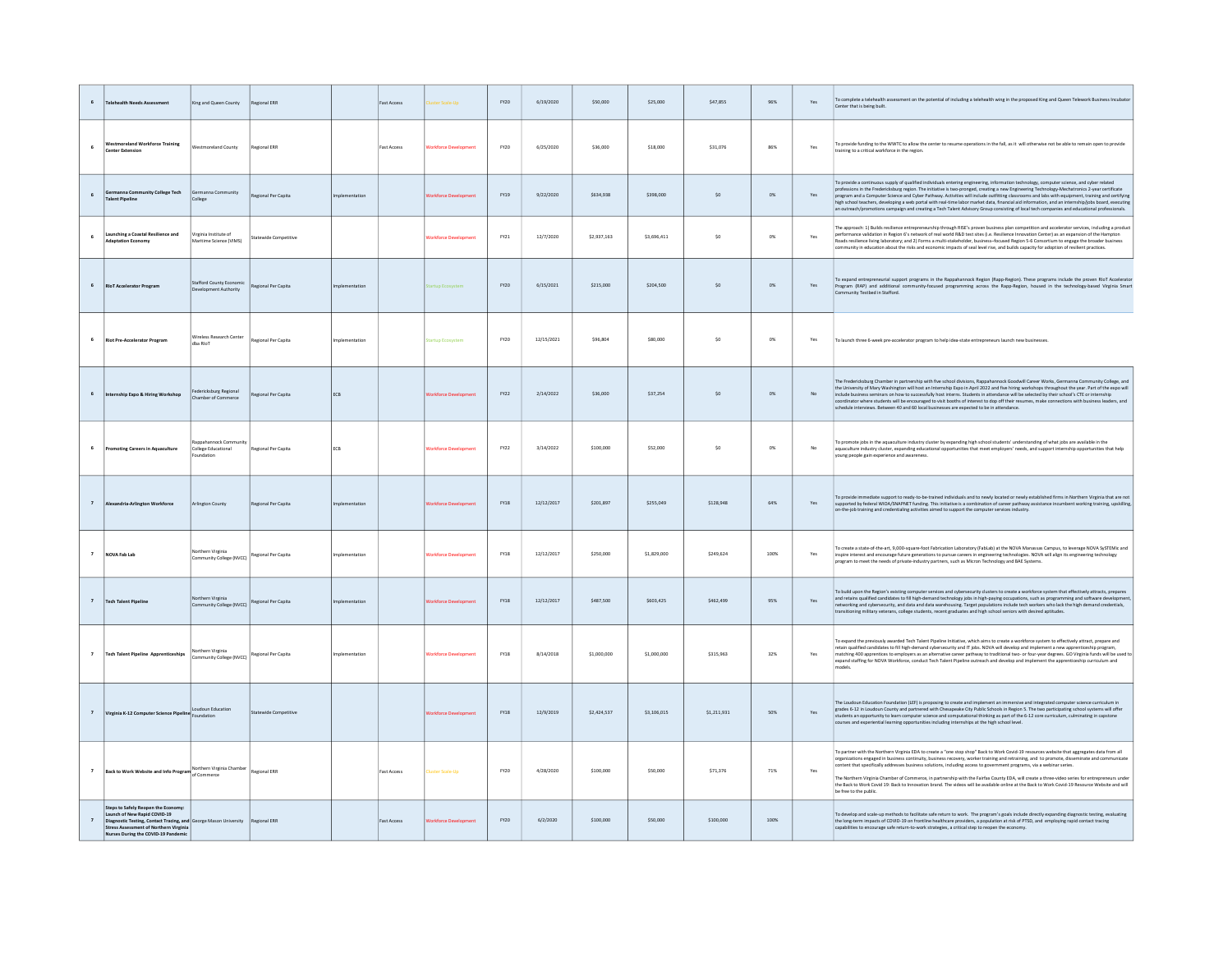| $\overline{7}$           | Hospitality to Tech Workers Roadmap George Mason University                                               |                                                                   | Regional Per Capita | ECB            |              | <b>Vorkforce Development</b> | FY19        | 7/27/2020  | \$90,000    | \$68,100    | $\sf{S0}$ | $0\%$        | Yes | GMU will lead (1) undertake a comprehensive review of the skills of targeted displaced workers. (2) undertake a comprehensive review of the<br>required upskilling required for employment in technology and healthcare companies, breaking down the analysis into three categories of<br>companies, (i) government contractors and commercial businesses providing technology solutions and consulting services, (ii) technology productions and consulting services, (ii) technology productions and (iii) non technol<br>overlapping areas of opportunity and (4) develop a roadmap for one or more training programs to address the identified skills gaps. |
|--------------------------|-----------------------------------------------------------------------------------------------------------|-------------------------------------------------------------------|---------------------|----------------|--------------|------------------------------|-------------|------------|-------------|-------------|-----------|--------------|-----|-----------------------------------------------------------------------------------------------------------------------------------------------------------------------------------------------------------------------------------------------------------------------------------------------------------------------------------------------------------------------------------------------------------------------------------------------------------------------------------------------------------------------------------------------------------------------------------------------------------------------------------------------------------------|
|                          | ting Technology Bu<br>ses for the<br>Post COVID-19 Economy                                                | George Mason University                                           | Regional ERR        |                | Fast Access  | luster Scale-Up              | FY20        | 7/27/2020  | \$100,000   | \$55,250    | $\sf{S0}$ | $0\%$        | Yes | To pivot existing businesses models to adapt to new customer demands and market opportunities and support growth in emerging tech                                                                                                                                                                                                                                                                                                                                                                                                                                                                                                                               |
| $\overline{\phantom{a}}$ | Governor's Health Sciences Community George Washington<br>Medi-Corps Program                              | University                                                        | Regional Per Capita | Implementation |              | <b>Norkforce Development</b> | <b>FY19</b> | 9/22/2020  | \$700,000   | \$1,143,000 | \$318,182 | 45%          | Yes | To engage and prepare students for careers in the Biomedical, Lab Sciences and Pharmaceutical industries. GWU's Virginia Science and<br>l'echnology Campus in partnership with Alexandria and Arlington Public School Systems will create a mobile Immersive Learning Center that will<br>provide state of the art technology, simulation and virtual hands-on activities combined with work-based learning to create three entry points to<br>join the region's workforce (high school industry certification; stackable credentials with associates degree; and stackable credentials with Bachelor<br>degrees).                                              |
|                          | <b>Iorthern Virginia Biosciences Center</b>                                                               | rince William Economic<br>Development Authority                   | Regional Per Capita | nplementation  |              |                              | FY19        | 9/22/2020  | \$500,000   | \$755,000   | \$0       | $O\%$        | Yes | To develop a 30,000 square feet Level 2 wet laboratory. Prince William will enter into a performance agreement with DHCD to assure the property<br>is constructed, marketed, and remains in use as a Level 2 wet lab. The equipme<br>eriod.                                                                                                                                                                                                                                                                                                                                                                                                                     |
|                          | Virginia Small Business Development<br>Center (SBDC) Recovery Effort                                      | orge Mason University<br>Virginia Small Business<br>Hooment Cente | Statewide ERR       |                |              | <b>Juster Scale-Up</b>       | <b>FY20</b> | 9/22/2020  | \$1,000,000 | \$600,000   | \$0       | $_{\rm O\%}$ | Ye: | The Virginia Small Business Development Center (SBDC) will expand its services for small businesses by providing matching funds required to<br>access the full funding available from the Small Business Administration (SBA), which has a 1:1 match requirement with 50 percent cash.                                                                                                                                                                                                                                                                                                                                                                          |
|                          | <b>NOVA Smart Region Initiative</b>                                                                       | Smart City Works, Inc.                                            | Regional Per Capita | mentation      |              | irtun Fra                    | FY19        | 3/16/2021  | \$1,287,580 | \$1,572,750 | \$141,110 | 11%          | Yes | To expand capital investment opportunity, accelerate the growth of high-tech startups through expansion of their business acceleration program,<br>and create pathways to commercialization through efforts to help smart-tech companies validate product-fit of their innovation.                                                                                                                                                                                                                                                                                                                                                                              |
| $\overline{z}$           | Virginia Cyber Skills Academy                                                                             | Women's Society of<br>Cyberjutsu                                  | Regional ERR        |                | Regional ERR | orkforce De                  | FY20        | 3/16/2021  | \$699,995   | \$678,785   | \$119,367 | 17%          | Yes | To assist COVID-impacted workers to obtain skill certifications (reskill or upskill) to enable them to move into high-demand cyber security roles.                                                                                                                                                                                                                                                                                                                                                                                                                                                                                                              |
|                          | Accelerate 2022                                                                                           | Refraction, Inc.                                                  | Regional ERR        |                | Fast Access  |                              | FY20        | 3/17/2021  | \$100,000   | \$50,000    | SO        | $O\%$        | No  | Refraction, Inc. in partnership with George Mason University will launch Accelerate 2022, a high profile, multi-day pitch competition and showcase<br>to bring investors from across the U.S. to fund Northern Virginia startups and high-growth companies.                                                                                                                                                                                                                                                                                                                                                                                                     |
|                          | ovation Forware                                                                                           | Loudoun County EDA                                                | Regional Per Capita | ECB            |              | orkforce Dew                 | FY19        | 3/17/2021  | \$100,000   | \$50,000    | $\sf{S0}$ | $O\%$        | Ye: | The Northern Virginia Economic Development Alliance will undergo a strategic planning process to determine the best approaches to organization<br>and management, budgeting and funding, staffing, policy development, business development activities, and brand development.                                                                                                                                                                                                                                                                                                                                                                                  |
| $\overline{z}$           | <b>Expansion of ICAP Mentor Network</b>                                                                   | George Mason University<br>Virginia SBDC                          | Statewide ERR       |                |              | tartup Ecosystem             | FY20        | 6/15/2021  | \$882,794   | \$441,415   | \$0       | $O\%$        | Yes | This project will expand the network of ICAP mentors by creating 4 new full-time positions to provide services to support start-ups and early stage<br>npanies to access funding, develop strategic plans, acquire talent, access SBIR grants or angel/venture investments and launch new products.                                                                                                                                                                                                                                                                                                                                                             |
|                          | NOVA Dual Enrollment Expansion<br>Program for Information and<br><b>Engineering Technology (DEEP IET)</b> | <b>Iorthern Virginia</b><br>Community College (NOVA)              | Regional Per Capita | nplementation  |              | Vorkforce Developmen         | FY19        | 6/15/2021  | \$1,106,777 | \$558,632   | $\sf S0$  | $0\%$        | Yes | The DEEP-IET approach seeks to target successful student outcomes with touch points at multiple points along the STEM talent pipeline including<br>enhanced programming for precollege and community college students including block scheduling, summer bridge programs, and internships and<br>a credentialing program to prepare regional high school teachers to teach credit-be<br>and more cost-effective path to employment. The DEEP-IET is also proposing to develop a veteran's outreach program to transition veterans and<br>ilitary-connected NOVA Community College students to IET programs.                                                     |
| $\overline{z}$           | <b>Tech Set</b>                                                                                           | Marymount College                                                 | Regional ERR        |                | tegional ERR | orkforce De                  | FY20        | 9/23/2021  | \$425,000   | \$230,000   | SO        | 0%           | Yes | To increase the number of economically disadvantaged college students in technology jobs in Region 7 while addressing the Region 7 technology<br>ompanies' identified need for entry-level workers.                                                                                                                                                                                                                                                                                                                                                                                                                                                             |
|                          | <b>Innovation Center Roadmap</b>                                                                          | NOVA Labs, Inc.                                                   | Regional Per Capita | ECB            |              | tartup Ecosystem             | <b>FY20</b> | 9/15/2021  | \$100,000   | \$52,000    | \$0       | $0\%$        | Yes | o develop a plan to expand the Innovation Center, add new tools and equipment, and support programs for member companies that will<br>contribute to their success and growth. This research project will gather empirical information about the Future Kings program. Future Kings are a<br>workforce development program that targets Black and Latino boys who are in grades 6 to 12. The program has been in operation for over 10<br>years. The program has been successfully developing the type of technology workers who are a priority for the region.                                                                                                  |
|                          | The Future Kings STEM Pipeline Project<br>Focused on Black and Latino Boys                                | <b>Future Kings</b>                                               | Regional Per Capita | ECB            |              | Vorkforce Developmen         | FY20        | 11/22/2021 | \$97,000    | \$76,000    | \$0       | $0\%$        | Yes | Future Kings will lead a study to determine the feasibility of implementing the Future Kings program outside of the limited location of the<br>Woodbridge campus of Northern Virginia Community College and expanding to Region 7.                                                                                                                                                                                                                                                                                                                                                                                                                              |
| $\overline{7}$           | Convene and Collaborate - Region 7 REI George Mason University                                            |                                                                   | Regional Per Capita |                |              | artup Ecosystem              | FY20        | 12/15/2021 | \$193,751   | \$132,690   |           | 0%           | Yes | To convene and collaborate entrepreneurial ecosystem players to develop a strategy and identify a coordinator for the region's entrepreneurial<br>ecosystem.                                                                                                                                                                                                                                                                                                                                                                                                                                                                                                    |
|                          | <b>RAAMP Welding Training</b>                                                                             | Byers Technical Institute                                         | Regional Per Capita | Implementation |              | <b>Vorkforce Development</b> | <b>FY18</b> | 2/13/2018  | \$100,000   | \$100,000   | \$100,000 | 100%         | Yes | To address the demand for welders throughout the Shenandoah Valley by expanding the training capacity through additional training equipment,<br>instructors and course offerings. RAAMP will train 20 additional welders in each 40-week cohort.                                                                                                                                                                                                                                                                                                                                                                                                                |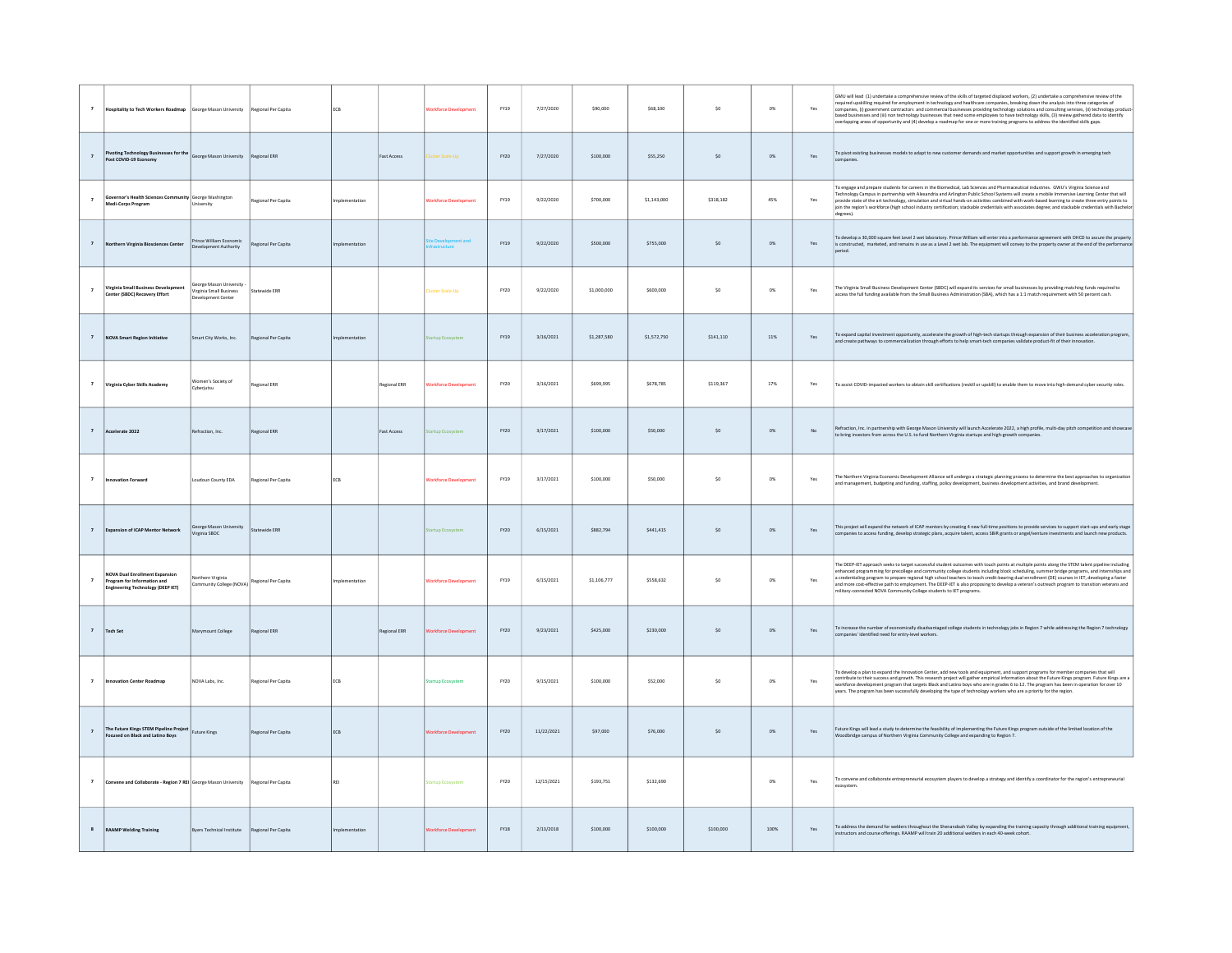| $\mathbf{s}$     | <b>BRCC Cyber Security Workforce</b>                                 | <b>Blue Ridge Community</b><br>College (BRCC)   | Regional Per Capita | nplementation |                    |                             | <b>FY18</b> | 6/12/2018  | \$200,000 | \$200,000   | \$200,000 | 100%    | Yes | To initiate a new cybersecurity workforce development program focused on producing new industry credentials (CompTIA Security+) that will<br>attract cybersecurity jobs to the Shenandoah Valley. BRCC will arrange internship opportunities with regional employers and establish an advisory<br>council of Managed Security Service Providers (MSSP) who will review and approve the development of the program, curriculum and on-the-job<br>training opportunities                                                                                                                                                                                                                                                                  |
|------------------|----------------------------------------------------------------------|-------------------------------------------------|---------------------|---------------|--------------------|-----------------------------|-------------|------------|-----------|-------------|-----------|---------|-----|-----------------------------------------------------------------------------------------------------------------------------------------------------------------------------------------------------------------------------------------------------------------------------------------------------------------------------------------------------------------------------------------------------------------------------------------------------------------------------------------------------------------------------------------------------------------------------------------------------------------------------------------------------------------------------------------------------------------------------------------|
| $\bf{s}$         | Shenandoah Valley Talent Solutions<br>trategy Development            | Frederick County Economi<br>welopment Authority | Regional Per Capita | ECB           |                    |                             | <b>FY18</b> | 12/11/2018 | \$64,800  | \$68,400    | \$58,862  | 91%     | Yes | To develop a Talent Solutions Strategy to address: 1) high school and college graduate retention 2) development of a workforce to meet the needs<br>of regional businesses, and 3) attraction of new workforce participation from outside of the Region and State.                                                                                                                                                                                                                                                                                                                                                                                                                                                                      |
| $\boldsymbol{8}$ | <b>Staunton Tech-Lab Feasibility Study</b>                           | taunton Innovation<br>eague                     | Regional Per Capita | ECB           |                    | <b>Startup Ecosystem</b>    | $FY18$      | 12/11/2018 | \$23,000  | \$23,000    | \$19,950  | 87%     | Yes | To assess the feasibility of creating the Hub-Lab, a student-entrepreneur makerspace, to teach creative and collaborative ways to use innovative<br>equipment and technology such as 3D printers, laser cutters, robotics, and electronics. This study will 1) assess the need for this initiative 2)<br>determine the equipment and relevant curriculum for the initiative, 3) assess the practicality of bricks-and-mortar and mobile lab spaces, and 4)<br>identify funding sources to support build out of the Hub-Lab.                                                                                                                                                                                                             |
| $\boldsymbol{8}$ | Shihadeh Innovation Center                                           | Vinchester Public Schools   Regional Per Capita |                     | mplementation |                    | <b>Jorkforce Developn</b>   | FY18        | 3/12/2019  | \$540,000 | \$540,000   | $\sf{S0}$ | $0\%$   | Yes | To renovate the former Kohn Kerr Elementary School into an advanced facility for career and technical education (CTE) programs offered through a<br>Professional Skills Academy, a Health Sciences Academy, and an Information Technology Academy to support an expanded Work-Based Learning<br>program to connect students to regional businesses in the targeted clusters.                                                                                                                                                                                                                                                                                                                                                            |
| $\bf{8}$         | dustrial Hemp Initiative Phase 1                                     | lames Madison University Regional Per Capita    |                     | ECB           |                    | uster Scale-Up              | FY19        | 4/17/2020  | \$53,630  | \$53,630    | \$35,265  | 66%     | Yes | To study the impacts and opportunities of the industrial hemp industry for all of the Shenandoah Valley, including the assets and industry<br>resources within the region in order to identify and verify business and cluster scale-up opportunities across Region 8 in agriculture,<br>manufacturing, and biomedical/biotechnical sectors                                                                                                                                                                                                                                                                                                                                                                                             |
| $\mathbf{s}$     | cale-Up the Valley                                                   | enandoah Valley<br>Partnership                  | Regional Per Capita |               |                    | ster Scale-Up               | <b>EY19</b> | 4/17/2020  | \$50,000  | \$50,000    | \$5,070   | 10%     | Yes | Fo utilize the expertise and resources of the National Center for Economic Gardening (National Center). Founded by Chris Gibbons in Littleton,<br>Colorado, the National Center has a long history of providing economic gardening services to traded-sector companies on behalf of states, region:<br>and localities. In fact, Virginia has been a client and user of the National Center's resources through a limited program offered by the Virginia<br>Economic Development Partnership.                                                                                                                                                                                                                                           |
| $\mathbf{s}$     | Agriculture Enterprise Center Feasibility Planning District<br>tudy  | Central Shenandoah<br>sission                   | Regional Per Capita | <b>FCB</b>    |                    | uster Scale-Up              | FY19        | 4/17/2020  | \$85,000  | \$85,000    | \$85,000  | 100%    | Yes | To provide long-term scale up food manufacturing opportunities to new and existing businesses. The Central Shenandoah Planning District<br>Commission is proposing to conduct a study to determine the feasibility of developing a certified, commercial, shared-use Agricultural Enterprise<br>Center in order to identify what components will be the most successful and<br>space for testing and manufacturing food products, a resource space for training and special events, and space for packaging and distribution.                                                                                                                                                                                                           |
| $\mathbf{8}$     | Startup Shenandoah Valley                                            | <b>Staunton Creative</b><br>ommunity Fund       | Regional Per Capita | nlementation  |                    | artun Frosystem             | FY19        | 6/23/2020  | \$628,953 | \$315,210   | \$285,593 | 45%     | Yes | To deliver a three prong approach to kick start a vibrant entrepreneurial ecosystem that will deliver dedicated staff, partnerships with regional<br>ections to mentorship, and access to capital to companies with a high potential for growth and success                                                                                                                                                                                                                                                                                                                                                                                                                                                                             |
| $\boldsymbol{8}$ | <b>Reopening SAW</b>                                                 | <b>Augusta County</b>                           | Regional ERR        |               | <b>Fast Access</b> | ister Scale-Up              | FY20        | 7/25/2020  | \$50,000  | \$25,000    | \$50,000  | $100\%$ | Yes | To help the region's small businesses recover revenue lost due the economic effects of COVID-19 and provide assurance to locals and visitors that<br>SAW is a safe and welcoming location.                                                                                                                                                                                                                                                                                                                                                                                                                                                                                                                                              |
| $\bf{8}$         | <b>BDC Small Business Resiliency Teams</b>                           | rederick County Economi<br>evelopment Authority | Regional ERR        |               | Fast Access        | ter Scale-Up                | FY20        | 7/31/2020  | \$81,813  | \$44,413    | \$81,813  | $100\%$ | Yes | To help the region's small businesses mitigate the economic impact of COVID-19 in the near term, as well as prepare them for successful longer-<br>term outcomes. This will be done by assembling Small Business Resiliency Teams (SBRT), a consortium of service providers to work directly with<br>participating businesses to identify the most appropriate type of assistance to<br>SBRT clients.                                                                                                                                                                                                                                                                                                                                   |
| $\mathbf{s}$     | LOCAL-I                                                              | mmon Grain Alliance                             | Regional ERR        |               | <b>Fast Access</b> | ter Scale-Un                | FY20        | 12/17/2020 | \$60,600  | \$30,300    | \$15,442  | 25%     | Yes | To: (i) develop a scalable and repeatable process of supporting and building cooperative relationships between farmers, other local producers, and<br>distributors impacted by the Coronavirus by introducing a platform to facilitate supply chain logistics which enables a network of farmer-<br>cooperatives and distributorships, (ii) introduce farmer efficiency technology to streamline food sales, cold or dry storage access, and distribution<br>and (iii) leverage the established web applications of Local Food Network (LFN) and Virginia Cooperative Extension's (VCE) Market Maker and Buy<br>Fresh Buy Local in order to provide an online marketplace to increase sales from wholesale buyers and direct consumers. |
|                  | henandoah Valley Sites Enhancement                                   | henandoah Valley<br>Partnership                 | Regional Per Capita | mplementation |                    |                             | FY20        | 3/16/2021  | \$821,000 | \$1,223,664 | \$0       | $0\%$   | Yes | To elevate six sites totaling 1,112 acres in Region 8 to the next Tier on the VEDP Site Characterization scale by completing all due diligence work<br>associated with the sites.                                                                                                                                                                                                                                                                                                                                                                                                                                                                                                                                                       |
| $\bf{8}$         | adoah Valley Aviation Technology Sherianusum Technology<br>Park Site | sandoah Valley                                  | Regional Per Capita | ECB           |                    |                             | FY20        | 6/29/2021  | \$100,000 | \$50,000    | \$0       | $0\%$   | Yes | To complete water/sewer design and engineering to support subsequent phases of the Aviation Technology Park.                                                                                                                                                                                                                                                                                                                                                                                                                                                                                                                                                                                                                            |
| $\mathbf{8}$     | <b>Agricultural Innovation Center</b>                                | The Advancemen<br>undation                      | Regional Per Capita | nolementation |                    | <b>Irtup Ecosystem</b>      | FY21        | 12/15/2021 | \$550,000 | \$275,000   |           | $0\%$   | Yes | To create a multi-use facility featuring a business incubator and classrooms, ag and food tech labs, a small-scale manufacturing space, a<br>processing and product development space, and a commercial kitchen to expand agricultural and tech industries across the Shenandoah Valley.                                                                                                                                                                                                                                                                                                                                                                                                                                                |
| 9                | <b>GWC P-Tech Welding and Machining</b>                              | Culpeper County                                 | Regional Per Capita | mplementation |                    | <b>Jorkforce Developmen</b> | $FY18$      | 4/10/2018  | \$244,300 | \$431,625   | \$209,181 | 86%     | Yes | To redevelop the former George Washington Carver High School into the state-of-the-art GWC Piedmont Technical Education Center to train<br>machinists and welders. New Pathways Tech Inc. will operate the facility in partnership with Germanna Community College and the American<br>Institute of Welding to train machinists and welders for the region's advanced manufacturing industry.                                                                                                                                                                                                                                                                                                                                           |
| 9                | Adult Beverage Jobs & Exports                                        | Piedmont Virginia<br>Community College (PVCC)   | Regional Per Capita |               |                    |                             | <b>FY18</b> | 6/12/2018  | \$249,472 | \$251,800   | \$29,344  | 12%     | Yes | To create a professional training program in wine and cider making, craft brewing and distilling to support the scale-up of the growing food and<br>beverage manufacturing industry for the region and the commonwealth. PVCC will equip two training facilities for the training programs, and<br>establish the necessary agribusiness curriculum and career pathway from post-secondary instruction to employment. The new curriculum will be<br>shared with Germanna Community College (GCC) and deployed to students and businesses in GCC's service region                                                                                                                                                                         |